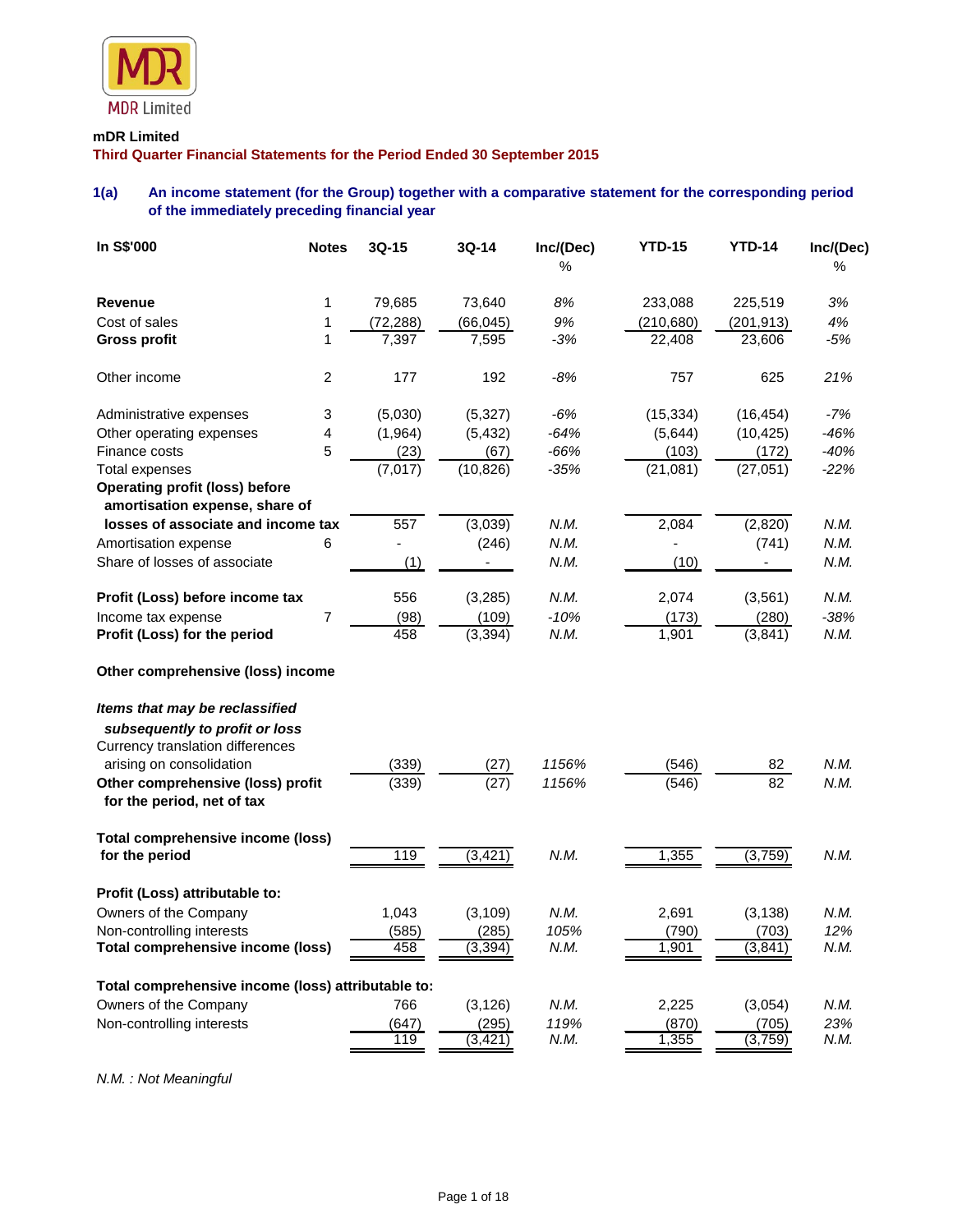#### **1(a)(i) Breakdown and explanatory notes to the income statement**

#### **Note 1** Revenue, cost of sales and gross profit

The Group operates in three business segments – After Market Services (AMS), Distribution Management Solutions (DMS) and Digital Inkjet Printing for Out-Of-Home Advertising Solutions (DPAS).

The breakdown of revenue and cost of goods sold and spare parts are as follows:

| In S\$'000                         | $3Q-15$   | $3Q-14$   | <b>YTD-15</b> | <b>YTD-14</b> |
|------------------------------------|-----------|-----------|---------------|---------------|
| Revenue                            |           |           |               |               |
| AMS                                | 5,644     | 5,131     | 15,406        | 17,122        |
| <b>DMS</b>                         | 72,381    | 66,496    | 212,626       | 202,805       |
| <b>DPAS</b>                        | 1,660     | 2,013     | 5,056         | 5,592         |
|                                    | 79,685    | 73,640    | 233,088       | 225,519       |
| Cost of goods sold and spare parts |           |           |               |               |
| <b>AMS</b>                         | (4, 143)  | (3,598)   | (10, 891)     | (12, 439)     |
| <b>DMS</b>                         | (67, 111) | (61, 283) | (196,780)     | (186, 419)    |
| <b>DPAS</b>                        | (1,034)   | (1, 164)  | (3,009)       | (3,055)       |
|                                    | (72,288)  | (66,045)  | (210, 680)    | (201,913)     |
| Gross profit                       |           |           |               |               |
| AMS                                | 1,501     | 1,533     | 4,515         | 4,683         |
| <b>DMS</b>                         | 5,270     | 5,213     | 15,846        | 16,386        |
| <b>DPAS</b>                        | 626       | 849       | 2,047         | 2,537         |
|                                    | 7,397     | 7,595     | 22,408        | 23,606        |
| GP%                                |           |           |               |               |
| AMS                                | 27%       | 30%       | 29%           | 27%           |
| <b>DMS</b>                         | 7%        | 8%        | 7%            | 8%            |
| <b>DPAS</b>                        | 38%       | 42%       | 40%           | 45%           |
|                                    | 9%        | 10%       | 10%           | 10%           |

#### **Note 2** Other income consists of the following:

| In S\$'000                  | $3Q-15$ | $3Q-14$ | <b>YTD-15</b> | <b>YTD-14</b> |
|-----------------------------|---------|---------|---------------|---------------|
| Interest income             | 44      | 8       | 97            | 22            |
| Rental income               | 34      | 83      | 160           | 327           |
| Bad debts recovered - trade | 21      |         | 24            |               |
| Liabilities written back    | 3       |         | 20            | 62            |
| <b>Others</b>               | 75      | 100     | 456           | 214           |
|                             |         | 192     | 757           | 625           |

#### **Note 3** Administrative expenses

The administrative expenses comprise mainly staff cost.

| In S\$'000                            | $3Q-15$ | $3Q-14$ | <b>YTD-15</b> | <b>YTD-14</b> |
|---------------------------------------|---------|---------|---------------|---------------|
| <b>Staff Cost</b>                     |         |         |               |               |
| AMS                                   | 1.095   | 995     | 3.272         | 3,409         |
| <b>DMS</b>                            | 2,244   | 2,523   | 7,004         | 7,447         |
| <b>DPAS</b>                           | 221     | 245     | 704           | 678           |
| Management and HQ support staff costs |         |         |               |               |
| (including Directors' fees)           | 585     | 525     | 1.684         | 1,673         |
|                                       | 4,145   | 4,288   | 12,664        | 13,207        |

Included in staff cost is share option expense of \$9,000 and \$30,000 in 3Q-15 and YTD-15 respectively (3Q-14: \$11,000 and YTD-14: \$36,000).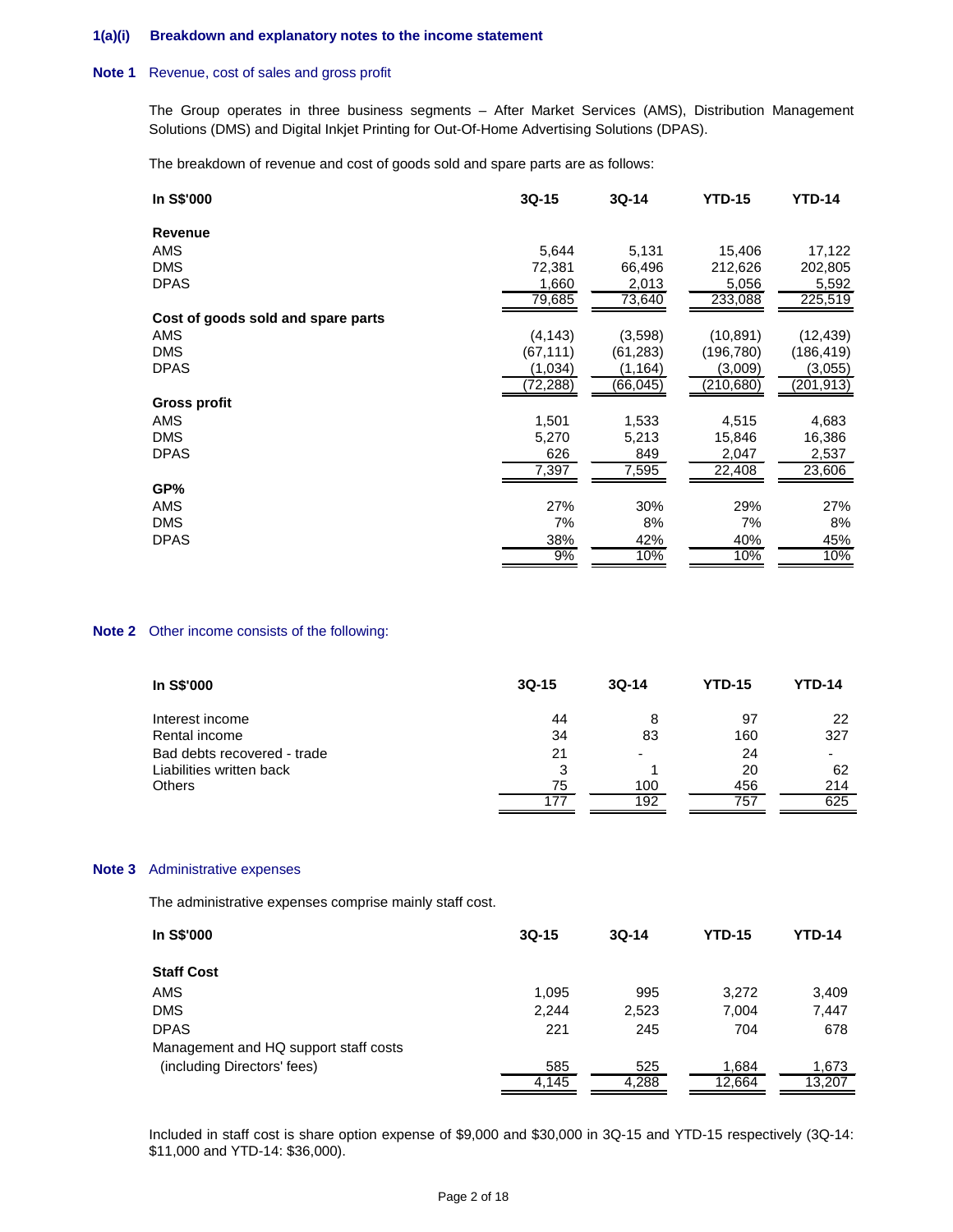#### **Note 4** Other operating expenses

Other operating expenses consist of the following:

| <b>In S\$'000</b>                        | $3Q-15$ | $3Q-14$ | <b>YTD-15</b> | <b>YTD-14</b> |
|------------------------------------------|---------|---------|---------------|---------------|
| Rental expenses                          | 1,318   | 1,676   | 4.250         | 5,121         |
| Depreciation expenses                    | 336     | 480     | 1.189         | 1,404         |
| Plant and equipment written off          | 48      | 12      | 59            | 18            |
| Loss on disposal of plant and equipment  | 2       |         | 3             | 6             |
| Allowance for doubtful trade receivables |         | 19      | (364)         | 19            |
| Allowance for doubtful other receivables |         |         | (193)         |               |
| Bad debts written off - trade            |         | 2       |               | 2             |
| Allowance for inventories                | 374     | 3.311   | 712           | 3,801         |
| Inventories written off                  | 15      |         | 26            |               |
| Foreign exchange (gain) loss             | (130)   | (75)    | (39)          | 47            |
|                                          | 1.964   | 5,432   | 5,644         | 10.425        |

The decrease in rental expense in 3Q-15 and YTD-15 was principally due to rental reversal against provision for restructuring costs.

Allowance for inventories in 3Q-15 and YTD-15 were in line with the usual general provisioning level, whereas a once-off specific provision of \$3.07 million for slow moving handsets and accessories were made in 3Q-14.

### **Note 5** Finance costs

Finance costs comprise interest on finance leases and short-term bank borrowings.

#### **Note 6** Amortisation expense

The amortisation expenses were related to the Group's purchased customer list of Quanli (Hong Kong) Leather Company, which was amortised over a period of 38 months. The carrying amount of the customer list was fully impaired in year 2014.

### **Note 7** Income tax expenses

The tax expense provision is calculated for profitable subsidiaries before group relief is taken into consideration.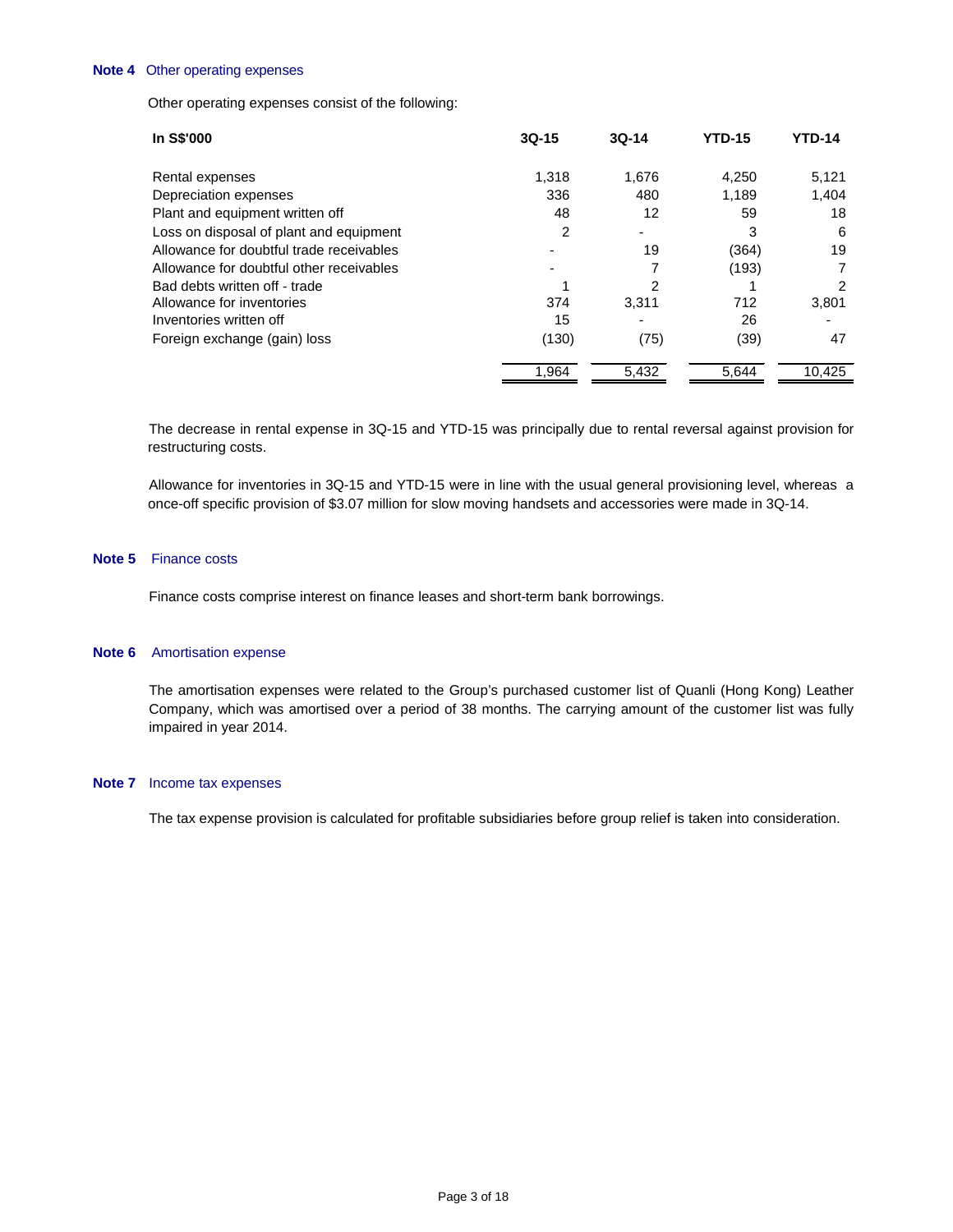**1(b)(i) Statement of financial position (for the issuer and Group), together with a comparative statement as at the end of the immediately preceding financial year**

|                                                          |              |           | Group     | Company   |           |
|----------------------------------------------------------|--------------|-----------|-----------|-----------|-----------|
| In S\$'000                                               | <b>Notes</b> | 30-Sep-15 | 31-Dec-14 | 30-Sep-15 | 31-Dec-14 |
| <b>ASSETS</b>                                            |              |           |           |           |           |
| <b>Current assets</b>                                    |              |           |           |           |           |
| Cash and bank balances                                   |              | 32,804    | 31,744    | 17,138    | 17,968    |
| Trade receivables                                        | 1            | 16,518    | 24,812    | 2,745     | 2,083     |
| Other receivables and prepayments                        | 2            | 8,230     | 10,991    | 19,121    | 19,108    |
| Inventories                                              | 3            | 21,654    | 17,490    | 1,899     | 1,351     |
| <b>Total current assets</b>                              |              | 79,206    | 85,037    | 40,903    | 40,510    |
| <b>Non-current assets</b>                                |              |           |           |           |           |
| Investment in subsidiaries<br>Investment in an associate |              | 4         |           | 20,895    | 20,836    |
| Prepayments                                              | 2            | 248       |           |           |           |
| Plant and equipment                                      |              | 3,969     | 4,014     | 415       | 496       |
| Goodwill                                                 |              | 2,994     | 2,994     |           |           |
| <b>Total non-current assets</b>                          |              | 7,215     | 7,008     | 21,310    | 21,332    |
| <b>Total assets</b>                                      |              | 86,421    | 92,045    | 62,213    | 61,842    |
| <b>Current liabilities</b>                               |              |           |           |           |           |
| Short-term bank borrowings                               |              |           | 2,550     |           |           |
| Trade payables                                           | 4            | 14,635    | 17,081    | 2,122     | 1,371     |
| Other payables                                           | 5            | 10,193    | 11,651    | 2,009     | 2,458     |
| Current portion of finance leases                        |              | 364       | 495       | 78        | 76        |
| Income tax payable                                       |              | 537       | 544       |           |           |
| <b>Total current liabilities</b>                         |              | 25,729    | 32,321    | 4,209     | 3,905     |
| <b>Non-current liabilities</b>                           |              |           |           |           |           |
| <b>Finance leases</b>                                    |              | 737       | 1,138     | 154       | 213       |
| Deferred tax liabilities                                 |              | 153       | 169       |           |           |
| <b>Total non-current liabilities</b>                     |              | 890       | 1,307     | 154       | 213       |
| Capital, reserves and<br>non-controlling interests       |              |           |           |           |           |
| Share capital                                            |              | 153,652   | 153,652   | 153,652   | 153,652   |
| Capital reserve                                          |              | (859)     | (859)     | 22        | 22        |
| Share options reserve                                    |              | 307       | 277       | 307       | 277       |
| Foreign currency translation reserve                     |              | (410)     | 56        |           |           |
| <b>Accumulated losses</b>                                |              | (91, 247) | (93, 938) | (96, 131) | (96, 227) |
| Equity attributable to owners of<br>the Company          |              | 61,443    | 59,188    | 57,850    | 57,724    |
| Non-controlling interests                                |              | (1,641)   | (771)     |           |           |
| <b>Total equity</b>                                      |              | 59,802    | 58,417    | 57,850    | 57,724    |
| <b>Total liabilities and equity</b>                      |              | 86,421    | 92,045    | 62,213    | 61,842    |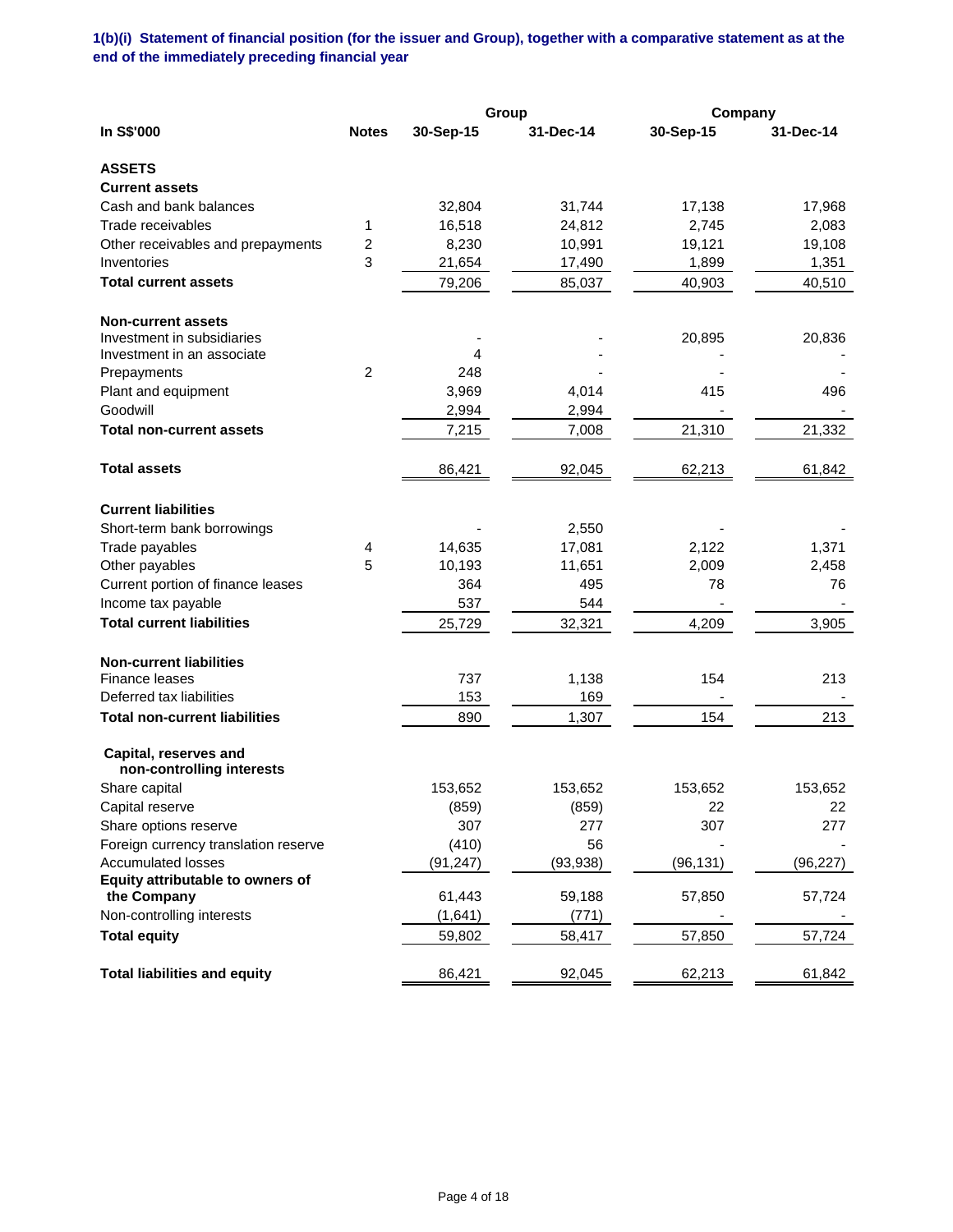# **1 Trade receivables**

The Group's trade receivables turnover as at 30 September 2015 is 24 days (31 December 2014: 30 days).

# **2 Other receivables and prepayments**

The Group's other receivables and prepayments consist mainly of the following:

| 30-Sep-15 | 31-Dec-14 |
|-----------|-----------|
| 1.672     | 1.828     |
| 4.654     | 7.477     |
| 660       | 422       |
| 248       | -         |
|           |           |

Other receivables of \$4.7 million as at 30 September 2015 comprised mainly of credit notes of \$3.0 million to be received from principals in relation to sell through, advertising and promotion support, as compared to \$5.7 million as at 31 December 2014 which is consistent with the sell through volume of handsets. Other receivables also comprised advance payment for inventory purchase of \$0.9 million.

Prepayments of \$0.9 million as at 30 September 2015 comprised mainly of prepaid rentals for premises of \$0.5 million.

## **3 Inventories**

The Group's inventory turnover for the period ended 30 September 2015 is 25 days (31 December 2014: 26 days).

# **4 Trade payables**

The Group's trade payables turnover as at 30 September 2015 is 20 days (31 December 2014: 22 days).

#### **5 Other payables**

The Group's other payables consist of the following:

| <b>S\$'000</b>                                      | 30-Sep-15 | 31-Dec-14 |
|-----------------------------------------------------|-----------|-----------|
| Advertising and promotion funds from principals     | 1,482     | 1.476     |
| Scheduled deferred payment for acquisition of Pixio | 1.062     | 1.895     |
| Other payables to third parties                     | 737       | 575       |
| Accrued staff costs                                 | 1.206     | 808       |
| Rebates owing to franchisees                        | 338       | 758       |
| Accrued purchases                                   | 163       | 1,173     |
| Provision for restructuring costs                   | 901       | 1.429     |
| Other accrued operating expenses                    | 818       | 957       |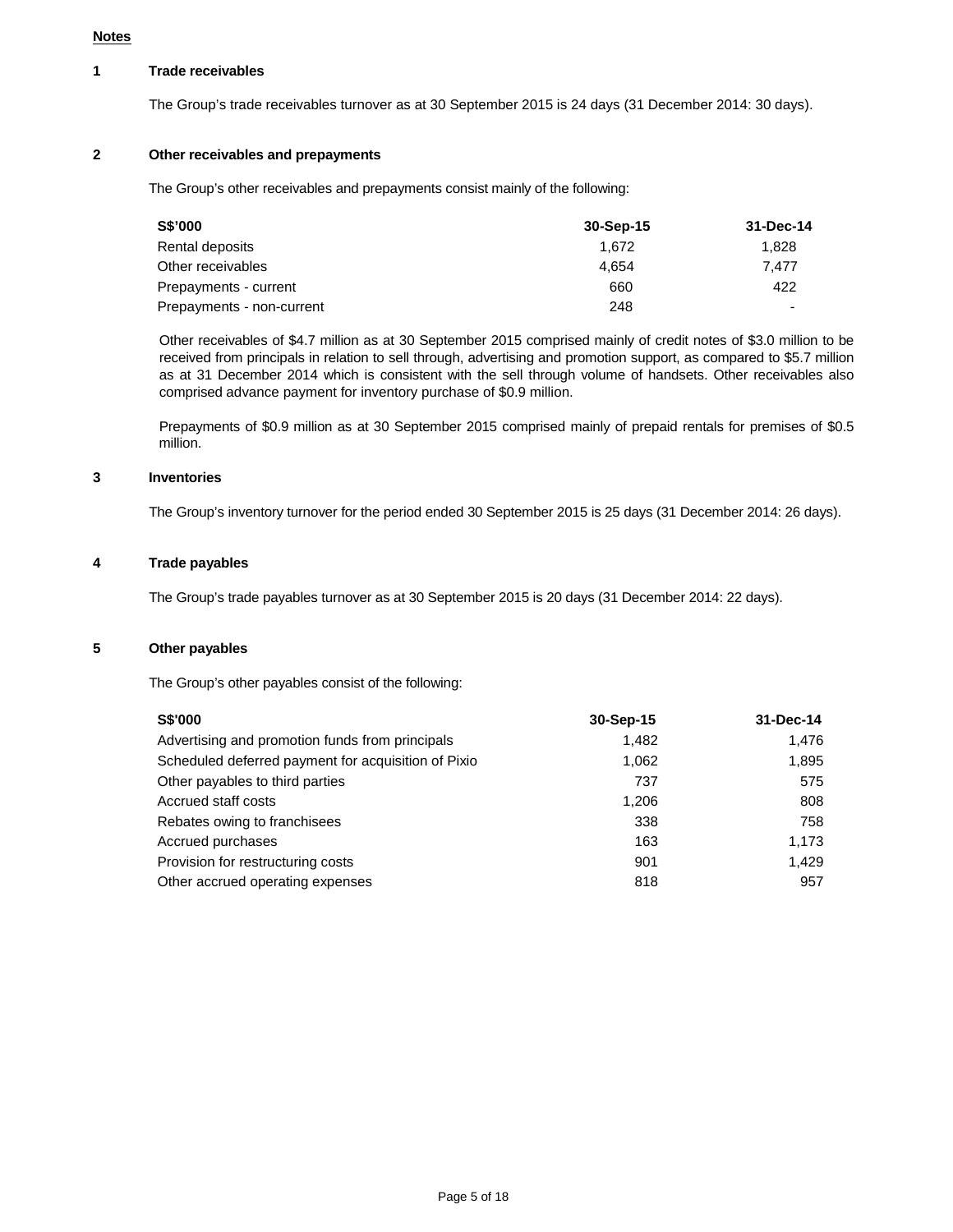# **1(b)(ii) Aggregate amount of Group's borrowings and debt securities**

**Amount repayable in one year or less, or on demand**

| As at 30-Sep-15   |                    | As at 31-Dec-14     |                              |
|-------------------|--------------------|---------------------|------------------------------|
| Secured<br>\$'000 | Unsecured (\$'000) | Secured<br>(\$'000) | <b>Unsecured</b><br>(\$'000) |
| 364               | $\blacksquare$     | 495                 | 2.550                        |

# **Amount repayable after one year**

|                     | As at 30-Sep-15    |                     | As at 31-Dec-14      |
|---------------------|--------------------|---------------------|----------------------|
| Secured<br>(\$'000) | Unsecured (\$'000) | Secured<br>(\$'000) | Unsecured<br>(S'000) |
| 737                 | -                  | 1.138               | -                    |

### **Details of collateral**

The secured borrowings comprise of outstanding finance lease of \$1.1 million on certain motor vehicles and machinery.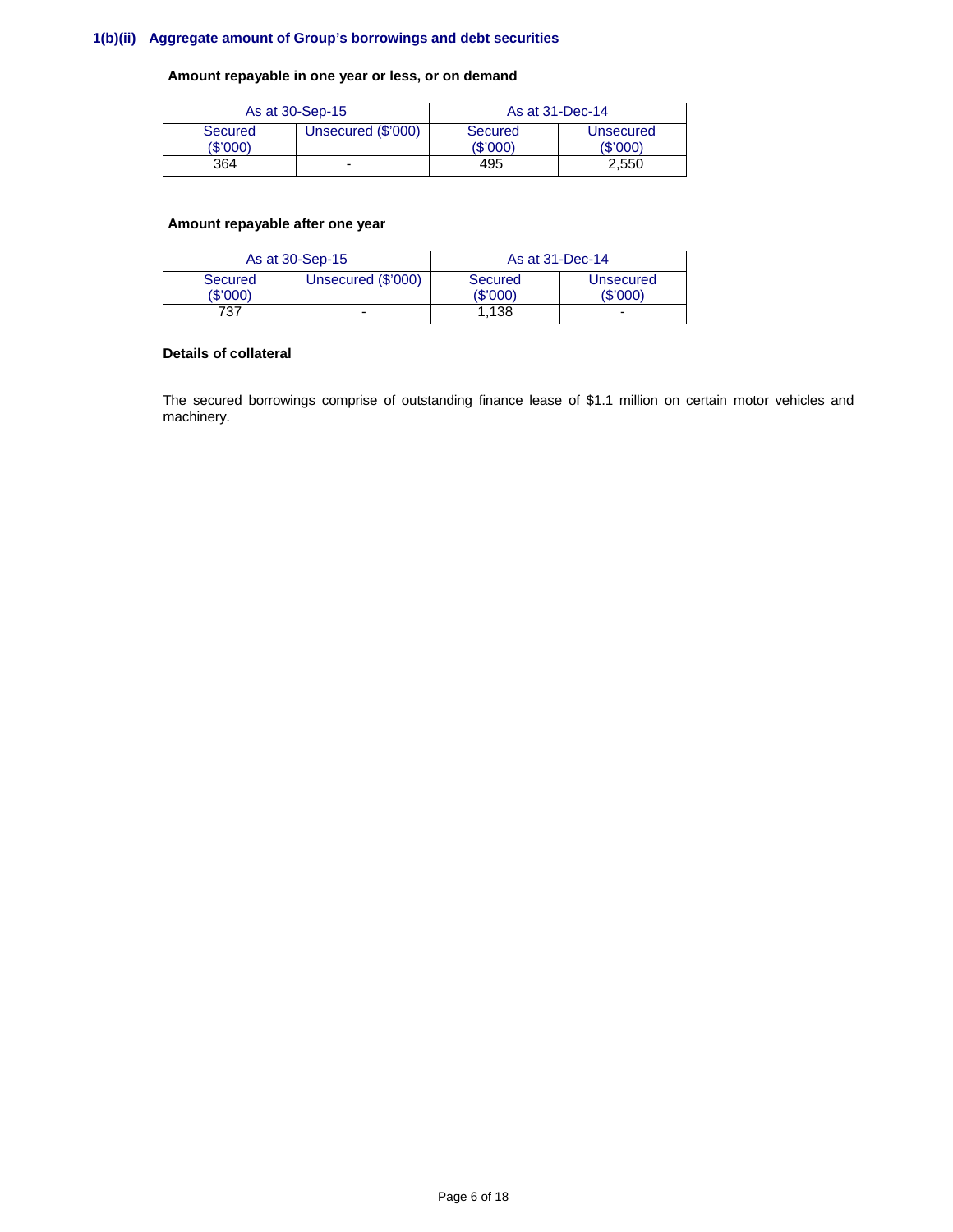# **1(c) A statement of cash flows (for the Group), together with a comparative statement for the corresponding period of the immediately preceding financial year**

| <b>Operating activities</b><br>Profit (Loss) before income tax<br>556<br>(3,285)<br>2,074<br>(3, 561)<br>Adjustments for:<br>Amortisation expense<br>246<br>741<br>336<br>480<br>1,404<br>Depreciation expenses<br>1,189<br>23<br>67<br>103<br>172<br>Interest expenses<br>Interest income<br>(44)<br>(8)<br>(97)<br>(22)<br>2<br>3<br>Loss on disposal of plant and equipment<br>6<br>48<br>12<br>59<br>18<br>Plant and equipment written off<br>Allowance for inventories<br>374<br>3,311<br>3,801<br>712<br>15<br>26<br>Inventories written off<br>Bad debts written off - trade<br>1<br>$\overline{c}$<br>1<br>2<br>Allowance (Reversal) for doubtful trade receivables<br>19<br>(364)<br>19<br>Allowance (Reversal) for doubtful other receivables<br>7<br>(193)<br>$\overline{7}$<br>Professional fees paid by shares<br>100<br>Share of losses of associate<br>10<br>1<br>30<br>Employee share-based payments<br>9<br>11<br>36<br>Liabilities written back<br>(3)<br>(1)<br>(20)<br>(62)<br>Net foreign exchange losses<br>(254)<br>(73)<br>(400)<br>3<br>Operating cash flows before movements<br>1,064<br>3,133<br>2,664<br>in working capital<br>788<br>Trade receivables<br>1,394<br>8,657<br>9,594<br>1,047<br>232<br>2,897<br>(3, 371)<br>Other receivables and prepayments<br>(457)<br>(2,860)<br>Inventories<br>909<br>(4,902)<br>(3,537)<br>Trade payables<br>5,764<br>(717)<br>(2, 424)<br>(4, 642)<br>677<br>Other payables<br>53<br>(1, 452)<br>(2,056)<br>6,271<br>Cash generated (used in) from operations<br>1,623<br>5,909<br>(1,348)<br>44<br>Interest received<br>8<br>97<br>22<br>Income tax paid<br>(10)<br>(305)<br>(387)<br>(816)<br>Net cash from (used in) operating activities<br>6,305<br>1,326<br>5,619<br>(2, 142)<br><b>Investing activities</b><br>15<br>139<br>Proceeds from disposal of plant and equipment<br>1<br>39<br>Purchase of plant and equipment (Note A)<br>(1,209)<br>(589)<br>(1,647)<br>(848)<br>Purchase of available-for-sale investment<br>(493)<br>(493)<br>(15)<br>Acquisition of investment in as associate<br>(1, 302)<br>(1, 194)<br>(1,081)<br>(1, 523)<br>Net cash used in investing activities<br><b>Financing activities</b><br>Interest paid<br>(23)<br>(67)<br>(103)<br>(172)<br>Proceeds from issuance of ordinary shares, net<br>13,484<br>17,683<br>Proceeds (Repayments) from bank borrowings<br>2,900<br>1,100<br>(2,550)<br>Repayment of obligations under finance leases<br>(118)<br>(131)<br>(357)<br>(377)<br>Dividends paid to shareholders<br>(982)<br>Dividends paid to non-controlling interest<br>(19)<br>Net cash (used in) from financing activities<br>(141)<br>14,386<br>(3,030)<br>19,053<br>Net increase in cash and cash equivalents<br>4,970<br>14,631<br>1,066<br>15,609<br>Cash and cash equivalents at beginning of period<br>27,795<br>19,433<br>31,699<br>18,455<br>Cash and cash equivalents at end of period<br>32,765<br>34,064<br>32,765<br>34,064 | In S\$'000 | 3Q-15 | 3Q-14 | <b>YTD-15</b> | <b>YTD-14</b> |
|-----------------------------------------------------------------------------------------------------------------------------------------------------------------------------------------------------------------------------------------------------------------------------------------------------------------------------------------------------------------------------------------------------------------------------------------------------------------------------------------------------------------------------------------------------------------------------------------------------------------------------------------------------------------------------------------------------------------------------------------------------------------------------------------------------------------------------------------------------------------------------------------------------------------------------------------------------------------------------------------------------------------------------------------------------------------------------------------------------------------------------------------------------------------------------------------------------------------------------------------------------------------------------------------------------------------------------------------------------------------------------------------------------------------------------------------------------------------------------------------------------------------------------------------------------------------------------------------------------------------------------------------------------------------------------------------------------------------------------------------------------------------------------------------------------------------------------------------------------------------------------------------------------------------------------------------------------------------------------------------------------------------------------------------------------------------------------------------------------------------------------------------------------------------------------------------------------------------------------------------------------------------------------------------------------------------------------------------------------------------------------------------------------------------------------------------------------------------------------------------------------------------------------------------------------------------------------------------------------------------------------------------------------------------------------------------------------------------------------------------------------------------------------------------------------------------------------------------------------------------------------------------------------------------------------------------------------|------------|-------|-------|---------------|---------------|
|                                                                                                                                                                                                                                                                                                                                                                                                                                                                                                                                                                                                                                                                                                                                                                                                                                                                                                                                                                                                                                                                                                                                                                                                                                                                                                                                                                                                                                                                                                                                                                                                                                                                                                                                                                                                                                                                                                                                                                                                                                                                                                                                                                                                                                                                                                                                                                                                                                                                                                                                                                                                                                                                                                                                                                                                                                                                                                                                                     |            |       |       |               |               |
|                                                                                                                                                                                                                                                                                                                                                                                                                                                                                                                                                                                                                                                                                                                                                                                                                                                                                                                                                                                                                                                                                                                                                                                                                                                                                                                                                                                                                                                                                                                                                                                                                                                                                                                                                                                                                                                                                                                                                                                                                                                                                                                                                                                                                                                                                                                                                                                                                                                                                                                                                                                                                                                                                                                                                                                                                                                                                                                                                     |            |       |       |               |               |
|                                                                                                                                                                                                                                                                                                                                                                                                                                                                                                                                                                                                                                                                                                                                                                                                                                                                                                                                                                                                                                                                                                                                                                                                                                                                                                                                                                                                                                                                                                                                                                                                                                                                                                                                                                                                                                                                                                                                                                                                                                                                                                                                                                                                                                                                                                                                                                                                                                                                                                                                                                                                                                                                                                                                                                                                                                                                                                                                                     |            |       |       |               |               |
|                                                                                                                                                                                                                                                                                                                                                                                                                                                                                                                                                                                                                                                                                                                                                                                                                                                                                                                                                                                                                                                                                                                                                                                                                                                                                                                                                                                                                                                                                                                                                                                                                                                                                                                                                                                                                                                                                                                                                                                                                                                                                                                                                                                                                                                                                                                                                                                                                                                                                                                                                                                                                                                                                                                                                                                                                                                                                                                                                     |            |       |       |               |               |
|                                                                                                                                                                                                                                                                                                                                                                                                                                                                                                                                                                                                                                                                                                                                                                                                                                                                                                                                                                                                                                                                                                                                                                                                                                                                                                                                                                                                                                                                                                                                                                                                                                                                                                                                                                                                                                                                                                                                                                                                                                                                                                                                                                                                                                                                                                                                                                                                                                                                                                                                                                                                                                                                                                                                                                                                                                                                                                                                                     |            |       |       |               |               |
|                                                                                                                                                                                                                                                                                                                                                                                                                                                                                                                                                                                                                                                                                                                                                                                                                                                                                                                                                                                                                                                                                                                                                                                                                                                                                                                                                                                                                                                                                                                                                                                                                                                                                                                                                                                                                                                                                                                                                                                                                                                                                                                                                                                                                                                                                                                                                                                                                                                                                                                                                                                                                                                                                                                                                                                                                                                                                                                                                     |            |       |       |               |               |
|                                                                                                                                                                                                                                                                                                                                                                                                                                                                                                                                                                                                                                                                                                                                                                                                                                                                                                                                                                                                                                                                                                                                                                                                                                                                                                                                                                                                                                                                                                                                                                                                                                                                                                                                                                                                                                                                                                                                                                                                                                                                                                                                                                                                                                                                                                                                                                                                                                                                                                                                                                                                                                                                                                                                                                                                                                                                                                                                                     |            |       |       |               |               |
|                                                                                                                                                                                                                                                                                                                                                                                                                                                                                                                                                                                                                                                                                                                                                                                                                                                                                                                                                                                                                                                                                                                                                                                                                                                                                                                                                                                                                                                                                                                                                                                                                                                                                                                                                                                                                                                                                                                                                                                                                                                                                                                                                                                                                                                                                                                                                                                                                                                                                                                                                                                                                                                                                                                                                                                                                                                                                                                                                     |            |       |       |               |               |
|                                                                                                                                                                                                                                                                                                                                                                                                                                                                                                                                                                                                                                                                                                                                                                                                                                                                                                                                                                                                                                                                                                                                                                                                                                                                                                                                                                                                                                                                                                                                                                                                                                                                                                                                                                                                                                                                                                                                                                                                                                                                                                                                                                                                                                                                                                                                                                                                                                                                                                                                                                                                                                                                                                                                                                                                                                                                                                                                                     |            |       |       |               |               |
|                                                                                                                                                                                                                                                                                                                                                                                                                                                                                                                                                                                                                                                                                                                                                                                                                                                                                                                                                                                                                                                                                                                                                                                                                                                                                                                                                                                                                                                                                                                                                                                                                                                                                                                                                                                                                                                                                                                                                                                                                                                                                                                                                                                                                                                                                                                                                                                                                                                                                                                                                                                                                                                                                                                                                                                                                                                                                                                                                     |            |       |       |               |               |
|                                                                                                                                                                                                                                                                                                                                                                                                                                                                                                                                                                                                                                                                                                                                                                                                                                                                                                                                                                                                                                                                                                                                                                                                                                                                                                                                                                                                                                                                                                                                                                                                                                                                                                                                                                                                                                                                                                                                                                                                                                                                                                                                                                                                                                                                                                                                                                                                                                                                                                                                                                                                                                                                                                                                                                                                                                                                                                                                                     |            |       |       |               |               |
|                                                                                                                                                                                                                                                                                                                                                                                                                                                                                                                                                                                                                                                                                                                                                                                                                                                                                                                                                                                                                                                                                                                                                                                                                                                                                                                                                                                                                                                                                                                                                                                                                                                                                                                                                                                                                                                                                                                                                                                                                                                                                                                                                                                                                                                                                                                                                                                                                                                                                                                                                                                                                                                                                                                                                                                                                                                                                                                                                     |            |       |       |               |               |
|                                                                                                                                                                                                                                                                                                                                                                                                                                                                                                                                                                                                                                                                                                                                                                                                                                                                                                                                                                                                                                                                                                                                                                                                                                                                                                                                                                                                                                                                                                                                                                                                                                                                                                                                                                                                                                                                                                                                                                                                                                                                                                                                                                                                                                                                                                                                                                                                                                                                                                                                                                                                                                                                                                                                                                                                                                                                                                                                                     |            |       |       |               |               |
|                                                                                                                                                                                                                                                                                                                                                                                                                                                                                                                                                                                                                                                                                                                                                                                                                                                                                                                                                                                                                                                                                                                                                                                                                                                                                                                                                                                                                                                                                                                                                                                                                                                                                                                                                                                                                                                                                                                                                                                                                                                                                                                                                                                                                                                                                                                                                                                                                                                                                                                                                                                                                                                                                                                                                                                                                                                                                                                                                     |            |       |       |               |               |
|                                                                                                                                                                                                                                                                                                                                                                                                                                                                                                                                                                                                                                                                                                                                                                                                                                                                                                                                                                                                                                                                                                                                                                                                                                                                                                                                                                                                                                                                                                                                                                                                                                                                                                                                                                                                                                                                                                                                                                                                                                                                                                                                                                                                                                                                                                                                                                                                                                                                                                                                                                                                                                                                                                                                                                                                                                                                                                                                                     |            |       |       |               |               |
|                                                                                                                                                                                                                                                                                                                                                                                                                                                                                                                                                                                                                                                                                                                                                                                                                                                                                                                                                                                                                                                                                                                                                                                                                                                                                                                                                                                                                                                                                                                                                                                                                                                                                                                                                                                                                                                                                                                                                                                                                                                                                                                                                                                                                                                                                                                                                                                                                                                                                                                                                                                                                                                                                                                                                                                                                                                                                                                                                     |            |       |       |               |               |
|                                                                                                                                                                                                                                                                                                                                                                                                                                                                                                                                                                                                                                                                                                                                                                                                                                                                                                                                                                                                                                                                                                                                                                                                                                                                                                                                                                                                                                                                                                                                                                                                                                                                                                                                                                                                                                                                                                                                                                                                                                                                                                                                                                                                                                                                                                                                                                                                                                                                                                                                                                                                                                                                                                                                                                                                                                                                                                                                                     |            |       |       |               |               |
|                                                                                                                                                                                                                                                                                                                                                                                                                                                                                                                                                                                                                                                                                                                                                                                                                                                                                                                                                                                                                                                                                                                                                                                                                                                                                                                                                                                                                                                                                                                                                                                                                                                                                                                                                                                                                                                                                                                                                                                                                                                                                                                                                                                                                                                                                                                                                                                                                                                                                                                                                                                                                                                                                                                                                                                                                                                                                                                                                     |            |       |       |               |               |
|                                                                                                                                                                                                                                                                                                                                                                                                                                                                                                                                                                                                                                                                                                                                                                                                                                                                                                                                                                                                                                                                                                                                                                                                                                                                                                                                                                                                                                                                                                                                                                                                                                                                                                                                                                                                                                                                                                                                                                                                                                                                                                                                                                                                                                                                                                                                                                                                                                                                                                                                                                                                                                                                                                                                                                                                                                                                                                                                                     |            |       |       |               |               |
|                                                                                                                                                                                                                                                                                                                                                                                                                                                                                                                                                                                                                                                                                                                                                                                                                                                                                                                                                                                                                                                                                                                                                                                                                                                                                                                                                                                                                                                                                                                                                                                                                                                                                                                                                                                                                                                                                                                                                                                                                                                                                                                                                                                                                                                                                                                                                                                                                                                                                                                                                                                                                                                                                                                                                                                                                                                                                                                                                     |            |       |       |               |               |
|                                                                                                                                                                                                                                                                                                                                                                                                                                                                                                                                                                                                                                                                                                                                                                                                                                                                                                                                                                                                                                                                                                                                                                                                                                                                                                                                                                                                                                                                                                                                                                                                                                                                                                                                                                                                                                                                                                                                                                                                                                                                                                                                                                                                                                                                                                                                                                                                                                                                                                                                                                                                                                                                                                                                                                                                                                                                                                                                                     |            |       |       |               |               |
|                                                                                                                                                                                                                                                                                                                                                                                                                                                                                                                                                                                                                                                                                                                                                                                                                                                                                                                                                                                                                                                                                                                                                                                                                                                                                                                                                                                                                                                                                                                                                                                                                                                                                                                                                                                                                                                                                                                                                                                                                                                                                                                                                                                                                                                                                                                                                                                                                                                                                                                                                                                                                                                                                                                                                                                                                                                                                                                                                     |            |       |       |               |               |
|                                                                                                                                                                                                                                                                                                                                                                                                                                                                                                                                                                                                                                                                                                                                                                                                                                                                                                                                                                                                                                                                                                                                                                                                                                                                                                                                                                                                                                                                                                                                                                                                                                                                                                                                                                                                                                                                                                                                                                                                                                                                                                                                                                                                                                                                                                                                                                                                                                                                                                                                                                                                                                                                                                                                                                                                                                                                                                                                                     |            |       |       |               |               |
|                                                                                                                                                                                                                                                                                                                                                                                                                                                                                                                                                                                                                                                                                                                                                                                                                                                                                                                                                                                                                                                                                                                                                                                                                                                                                                                                                                                                                                                                                                                                                                                                                                                                                                                                                                                                                                                                                                                                                                                                                                                                                                                                                                                                                                                                                                                                                                                                                                                                                                                                                                                                                                                                                                                                                                                                                                                                                                                                                     |            |       |       |               |               |
|                                                                                                                                                                                                                                                                                                                                                                                                                                                                                                                                                                                                                                                                                                                                                                                                                                                                                                                                                                                                                                                                                                                                                                                                                                                                                                                                                                                                                                                                                                                                                                                                                                                                                                                                                                                                                                                                                                                                                                                                                                                                                                                                                                                                                                                                                                                                                                                                                                                                                                                                                                                                                                                                                                                                                                                                                                                                                                                                                     |            |       |       |               |               |
|                                                                                                                                                                                                                                                                                                                                                                                                                                                                                                                                                                                                                                                                                                                                                                                                                                                                                                                                                                                                                                                                                                                                                                                                                                                                                                                                                                                                                                                                                                                                                                                                                                                                                                                                                                                                                                                                                                                                                                                                                                                                                                                                                                                                                                                                                                                                                                                                                                                                                                                                                                                                                                                                                                                                                                                                                                                                                                                                                     |            |       |       |               |               |
|                                                                                                                                                                                                                                                                                                                                                                                                                                                                                                                                                                                                                                                                                                                                                                                                                                                                                                                                                                                                                                                                                                                                                                                                                                                                                                                                                                                                                                                                                                                                                                                                                                                                                                                                                                                                                                                                                                                                                                                                                                                                                                                                                                                                                                                                                                                                                                                                                                                                                                                                                                                                                                                                                                                                                                                                                                                                                                                                                     |            |       |       |               |               |
|                                                                                                                                                                                                                                                                                                                                                                                                                                                                                                                                                                                                                                                                                                                                                                                                                                                                                                                                                                                                                                                                                                                                                                                                                                                                                                                                                                                                                                                                                                                                                                                                                                                                                                                                                                                                                                                                                                                                                                                                                                                                                                                                                                                                                                                                                                                                                                                                                                                                                                                                                                                                                                                                                                                                                                                                                                                                                                                                                     |            |       |       |               |               |
|                                                                                                                                                                                                                                                                                                                                                                                                                                                                                                                                                                                                                                                                                                                                                                                                                                                                                                                                                                                                                                                                                                                                                                                                                                                                                                                                                                                                                                                                                                                                                                                                                                                                                                                                                                                                                                                                                                                                                                                                                                                                                                                                                                                                                                                                                                                                                                                                                                                                                                                                                                                                                                                                                                                                                                                                                                                                                                                                                     |            |       |       |               |               |
|                                                                                                                                                                                                                                                                                                                                                                                                                                                                                                                                                                                                                                                                                                                                                                                                                                                                                                                                                                                                                                                                                                                                                                                                                                                                                                                                                                                                                                                                                                                                                                                                                                                                                                                                                                                                                                                                                                                                                                                                                                                                                                                                                                                                                                                                                                                                                                                                                                                                                                                                                                                                                                                                                                                                                                                                                                                                                                                                                     |            |       |       |               |               |
|                                                                                                                                                                                                                                                                                                                                                                                                                                                                                                                                                                                                                                                                                                                                                                                                                                                                                                                                                                                                                                                                                                                                                                                                                                                                                                                                                                                                                                                                                                                                                                                                                                                                                                                                                                                                                                                                                                                                                                                                                                                                                                                                                                                                                                                                                                                                                                                                                                                                                                                                                                                                                                                                                                                                                                                                                                                                                                                                                     |            |       |       |               |               |
|                                                                                                                                                                                                                                                                                                                                                                                                                                                                                                                                                                                                                                                                                                                                                                                                                                                                                                                                                                                                                                                                                                                                                                                                                                                                                                                                                                                                                                                                                                                                                                                                                                                                                                                                                                                                                                                                                                                                                                                                                                                                                                                                                                                                                                                                                                                                                                                                                                                                                                                                                                                                                                                                                                                                                                                                                                                                                                                                                     |            |       |       |               |               |
|                                                                                                                                                                                                                                                                                                                                                                                                                                                                                                                                                                                                                                                                                                                                                                                                                                                                                                                                                                                                                                                                                                                                                                                                                                                                                                                                                                                                                                                                                                                                                                                                                                                                                                                                                                                                                                                                                                                                                                                                                                                                                                                                                                                                                                                                                                                                                                                                                                                                                                                                                                                                                                                                                                                                                                                                                                                                                                                                                     |            |       |       |               |               |
|                                                                                                                                                                                                                                                                                                                                                                                                                                                                                                                                                                                                                                                                                                                                                                                                                                                                                                                                                                                                                                                                                                                                                                                                                                                                                                                                                                                                                                                                                                                                                                                                                                                                                                                                                                                                                                                                                                                                                                                                                                                                                                                                                                                                                                                                                                                                                                                                                                                                                                                                                                                                                                                                                                                                                                                                                                                                                                                                                     |            |       |       |               |               |
|                                                                                                                                                                                                                                                                                                                                                                                                                                                                                                                                                                                                                                                                                                                                                                                                                                                                                                                                                                                                                                                                                                                                                                                                                                                                                                                                                                                                                                                                                                                                                                                                                                                                                                                                                                                                                                                                                                                                                                                                                                                                                                                                                                                                                                                                                                                                                                                                                                                                                                                                                                                                                                                                                                                                                                                                                                                                                                                                                     |            |       |       |               |               |
|                                                                                                                                                                                                                                                                                                                                                                                                                                                                                                                                                                                                                                                                                                                                                                                                                                                                                                                                                                                                                                                                                                                                                                                                                                                                                                                                                                                                                                                                                                                                                                                                                                                                                                                                                                                                                                                                                                                                                                                                                                                                                                                                                                                                                                                                                                                                                                                                                                                                                                                                                                                                                                                                                                                                                                                                                                                                                                                                                     |            |       |       |               |               |
|                                                                                                                                                                                                                                                                                                                                                                                                                                                                                                                                                                                                                                                                                                                                                                                                                                                                                                                                                                                                                                                                                                                                                                                                                                                                                                                                                                                                                                                                                                                                                                                                                                                                                                                                                                                                                                                                                                                                                                                                                                                                                                                                                                                                                                                                                                                                                                                                                                                                                                                                                                                                                                                                                                                                                                                                                                                                                                                                                     |            |       |       |               |               |
|                                                                                                                                                                                                                                                                                                                                                                                                                                                                                                                                                                                                                                                                                                                                                                                                                                                                                                                                                                                                                                                                                                                                                                                                                                                                                                                                                                                                                                                                                                                                                                                                                                                                                                                                                                                                                                                                                                                                                                                                                                                                                                                                                                                                                                                                                                                                                                                                                                                                                                                                                                                                                                                                                                                                                                                                                                                                                                                                                     |            |       |       |               |               |
|                                                                                                                                                                                                                                                                                                                                                                                                                                                                                                                                                                                                                                                                                                                                                                                                                                                                                                                                                                                                                                                                                                                                                                                                                                                                                                                                                                                                                                                                                                                                                                                                                                                                                                                                                                                                                                                                                                                                                                                                                                                                                                                                                                                                                                                                                                                                                                                                                                                                                                                                                                                                                                                                                                                                                                                                                                                                                                                                                     |            |       |       |               |               |
|                                                                                                                                                                                                                                                                                                                                                                                                                                                                                                                                                                                                                                                                                                                                                                                                                                                                                                                                                                                                                                                                                                                                                                                                                                                                                                                                                                                                                                                                                                                                                                                                                                                                                                                                                                                                                                                                                                                                                                                                                                                                                                                                                                                                                                                                                                                                                                                                                                                                                                                                                                                                                                                                                                                                                                                                                                                                                                                                                     |            |       |       |               |               |
|                                                                                                                                                                                                                                                                                                                                                                                                                                                                                                                                                                                                                                                                                                                                                                                                                                                                                                                                                                                                                                                                                                                                                                                                                                                                                                                                                                                                                                                                                                                                                                                                                                                                                                                                                                                                                                                                                                                                                                                                                                                                                                                                                                                                                                                                                                                                                                                                                                                                                                                                                                                                                                                                                                                                                                                                                                                                                                                                                     |            |       |       |               |               |
|                                                                                                                                                                                                                                                                                                                                                                                                                                                                                                                                                                                                                                                                                                                                                                                                                                                                                                                                                                                                                                                                                                                                                                                                                                                                                                                                                                                                                                                                                                                                                                                                                                                                                                                                                                                                                                                                                                                                                                                                                                                                                                                                                                                                                                                                                                                                                                                                                                                                                                                                                                                                                                                                                                                                                                                                                                                                                                                                                     |            |       |       |               |               |
|                                                                                                                                                                                                                                                                                                                                                                                                                                                                                                                                                                                                                                                                                                                                                                                                                                                                                                                                                                                                                                                                                                                                                                                                                                                                                                                                                                                                                                                                                                                                                                                                                                                                                                                                                                                                                                                                                                                                                                                                                                                                                                                                                                                                                                                                                                                                                                                                                                                                                                                                                                                                                                                                                                                                                                                                                                                                                                                                                     |            |       |       |               |               |
|                                                                                                                                                                                                                                                                                                                                                                                                                                                                                                                                                                                                                                                                                                                                                                                                                                                                                                                                                                                                                                                                                                                                                                                                                                                                                                                                                                                                                                                                                                                                                                                                                                                                                                                                                                                                                                                                                                                                                                                                                                                                                                                                                                                                                                                                                                                                                                                                                                                                                                                                                                                                                                                                                                                                                                                                                                                                                                                                                     |            |       |       |               |               |
|                                                                                                                                                                                                                                                                                                                                                                                                                                                                                                                                                                                                                                                                                                                                                                                                                                                                                                                                                                                                                                                                                                                                                                                                                                                                                                                                                                                                                                                                                                                                                                                                                                                                                                                                                                                                                                                                                                                                                                                                                                                                                                                                                                                                                                                                                                                                                                                                                                                                                                                                                                                                                                                                                                                                                                                                                                                                                                                                                     |            |       |       |               |               |
|                                                                                                                                                                                                                                                                                                                                                                                                                                                                                                                                                                                                                                                                                                                                                                                                                                                                                                                                                                                                                                                                                                                                                                                                                                                                                                                                                                                                                                                                                                                                                                                                                                                                                                                                                                                                                                                                                                                                                                                                                                                                                                                                                                                                                                                                                                                                                                                                                                                                                                                                                                                                                                                                                                                                                                                                                                                                                                                                                     |            |       |       |               |               |
|                                                                                                                                                                                                                                                                                                                                                                                                                                                                                                                                                                                                                                                                                                                                                                                                                                                                                                                                                                                                                                                                                                                                                                                                                                                                                                                                                                                                                                                                                                                                                                                                                                                                                                                                                                                                                                                                                                                                                                                                                                                                                                                                                                                                                                                                                                                                                                                                                                                                                                                                                                                                                                                                                                                                                                                                                                                                                                                                                     |            |       |       |               |               |
|                                                                                                                                                                                                                                                                                                                                                                                                                                                                                                                                                                                                                                                                                                                                                                                                                                                                                                                                                                                                                                                                                                                                                                                                                                                                                                                                                                                                                                                                                                                                                                                                                                                                                                                                                                                                                                                                                                                                                                                                                                                                                                                                                                                                                                                                                                                                                                                                                                                                                                                                                                                                                                                                                                                                                                                                                                                                                                                                                     |            |       |       |               |               |
|                                                                                                                                                                                                                                                                                                                                                                                                                                                                                                                                                                                                                                                                                                                                                                                                                                                                                                                                                                                                                                                                                                                                                                                                                                                                                                                                                                                                                                                                                                                                                                                                                                                                                                                                                                                                                                                                                                                                                                                                                                                                                                                                                                                                                                                                                                                                                                                                                                                                                                                                                                                                                                                                                                                                                                                                                                                                                                                                                     |            |       |       |               |               |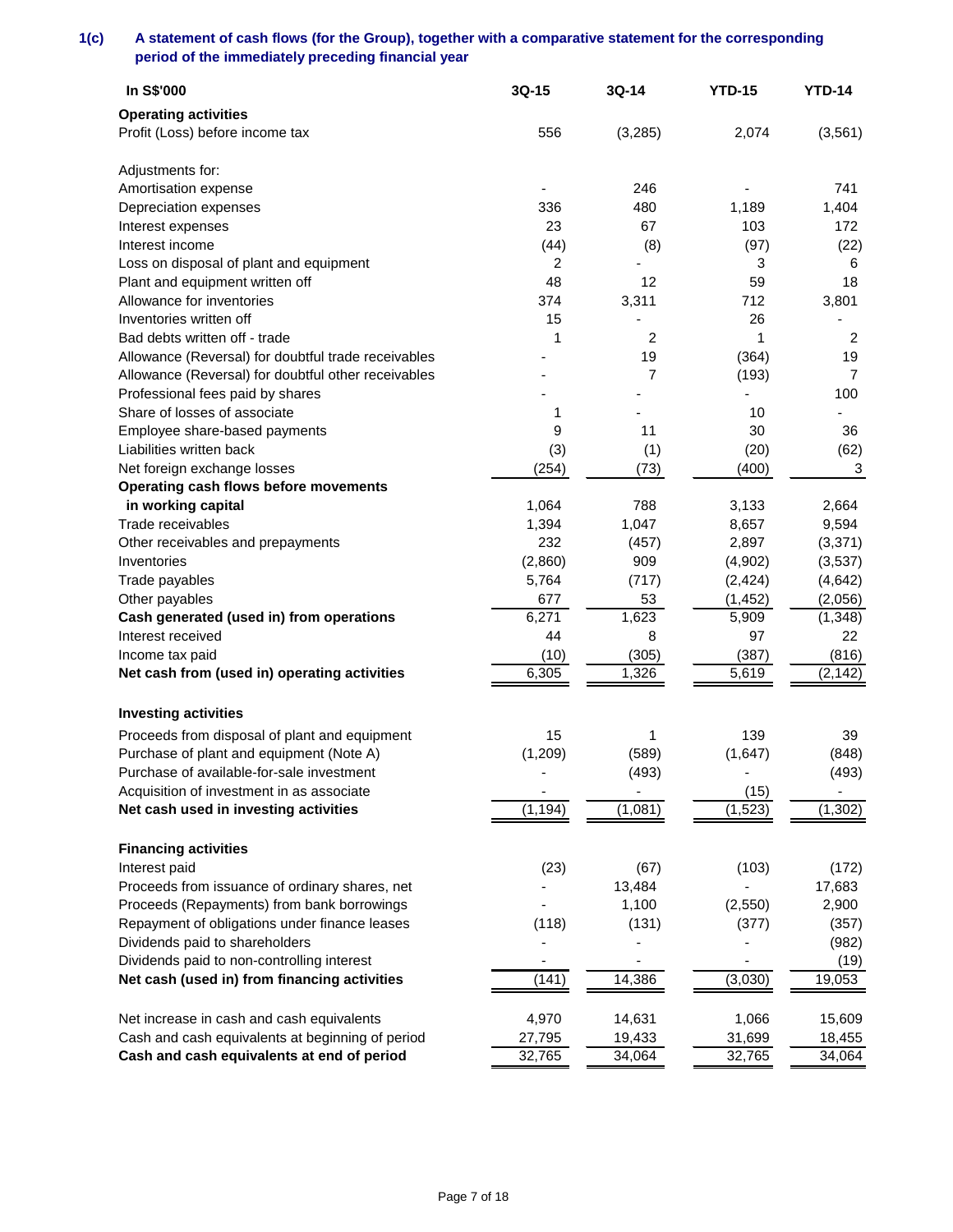# **Notes**

# **A. Purchase of plant and equipment:**

In 3Q-15, the Group acquired plant and equipment with an aggregate cost of \$1.21 million (3Q-14: \$589,000) of which \$ Nil (2014: \$281,000) was acquired under finance lease arrangements.

In YTD-15, the Group acquired plant and equipment with an aggregate cost of \$1.6 million (YTD-14: \$848,000) of which \$ Nil (2014: \$491,000) was acquired under finance lease arrangements.

# **B. Cash and cash equivalents at end of period comprise of:**

| In S\$'000                | $3Q-15$ | $3Q-14$ |
|---------------------------|---------|---------|
| Cash                      | 32.804  | 34.111  |
| Less: Cash pledged        | (39)    | (47     |
| Cash and cash equivalents | 32,765  | 34.064  |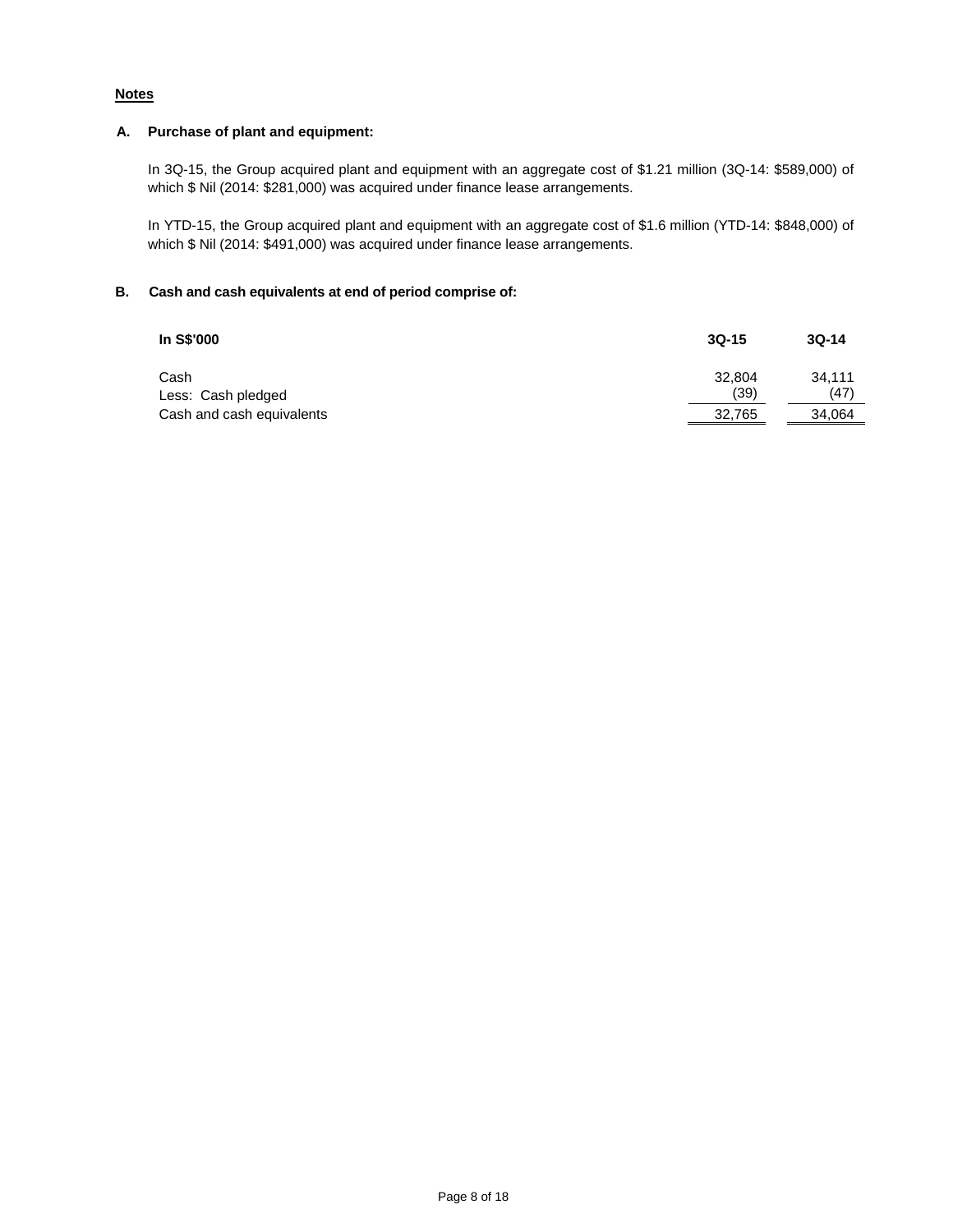**1(d)(i) A statement (for the issuer and Group) showing either (i) all changes in equity or (ii) changes in equity other than those arising from capitalisation issues and distributions to shareholders, together with a comparative statement for the corresponding period of the immediately preceding financial year**

| In S\$'000                                              | <b>Share</b><br>capital | <b>Capital</b><br>reserve | <b>Share</b><br>options<br>reserve | <b>Currency</b><br>translation<br>reserve | <b>Accumulated</b><br>losses | <b>Attributable</b><br>to equity<br>the | Non-controlling<br>interests | <b>Total</b> |
|---------------------------------------------------------|-------------------------|---------------------------|------------------------------------|-------------------------------------------|------------------------------|-----------------------------------------|------------------------------|--------------|
| Group                                                   |                         |                           |                                    |                                           |                              |                                         |                              |              |
| Balance as at 1 January 2015                            | 153,652                 | (859)                     | 277                                | 56                                        | (93,938)                     | 59,188                                  | (771)                        | 58,417       |
| Total comprehensive income for the period               |                         |                           |                                    |                                           |                              |                                         |                              |              |
| Profit for the period                                   |                         |                           |                                    |                                           | 684                          | 684                                     | 50                           | 734          |
| Other comprehensive income for the period               |                         |                           |                                    | (156)                                     |                              | (156)                                   | (48)                         | (204)        |
| <b>Total</b>                                            |                         |                           |                                    | (156)                                     | 684                          | 528                                     | 2                            | 530          |
| Transactions with owners, recognised directly in equity |                         |                           |                                    |                                           |                              |                                         |                              |              |
| Recognition of share-based payments                     |                         |                           | 11                                 |                                           |                              | 11                                      |                              | 11           |
| <b>Total</b>                                            |                         |                           | $\overline{11}$                    |                                           |                              | 11                                      |                              | 11           |
| Balance as at 31 March 2015                             | 153,652                 | (859)                     | 288                                | (100)                                     | (93, 254)                    | 59,727                                  | (769)                        | 58,958       |
| Total comprehensive income for the period               |                         |                           |                                    |                                           |                              |                                         |                              |              |
| Profit for the period                                   |                         |                           |                                    |                                           | 964                          | 964                                     | (255)                        | 709          |
| Other comprehensive income for the period               |                         |                           |                                    | (33)                                      |                              | (33)                                    | 30                           | (3)          |
| <b>Total</b>                                            |                         |                           |                                    | (33)                                      | 964                          | 931                                     | (225)                        | 706          |
| Transactions with owners, recognised directly in equity |                         |                           |                                    |                                           |                              |                                         |                              |              |
| Recognition of share-based payments                     |                         |                           | 10                                 |                                           |                              | 10                                      |                              | 10           |
| Total                                                   |                         |                           | 10                                 |                                           |                              | 10                                      |                              | 10           |
| Balance as at 30 June 2015                              | 153,652                 | (859)                     | 298                                | (133)                                     | (92, 290)                    | 60,668                                  | (994)                        | 59,674       |
| Total comprehensive income for the period               |                         |                           |                                    |                                           |                              |                                         |                              |              |
| Profit for the period                                   |                         |                           |                                    |                                           | 1,043                        | 1,043                                   | (585)                        | 458          |
| Other comprehensive income for the period               |                         |                           |                                    | (277)                                     |                              | (277)                                   | (62)                         | (339)        |
| <b>Total</b>                                            |                         |                           |                                    | (277)                                     | 1,043                        | 766                                     | (647)                        | 119          |
| Transactions with owners, recognised directly in equity |                         |                           |                                    |                                           |                              |                                         |                              |              |
| Recognition of share-based payments                     |                         |                           | 9                                  |                                           |                              | 9                                       |                              | 9            |
| Total                                                   |                         |                           | 9                                  |                                           |                              | 9                                       |                              | 9            |
| Balance as at 30 September 2015                         | 153,652                 | (859)                     | 307                                | (410)                                     | (91, 247)                    | 61,443                                  | (1,641)                      | 59,802       |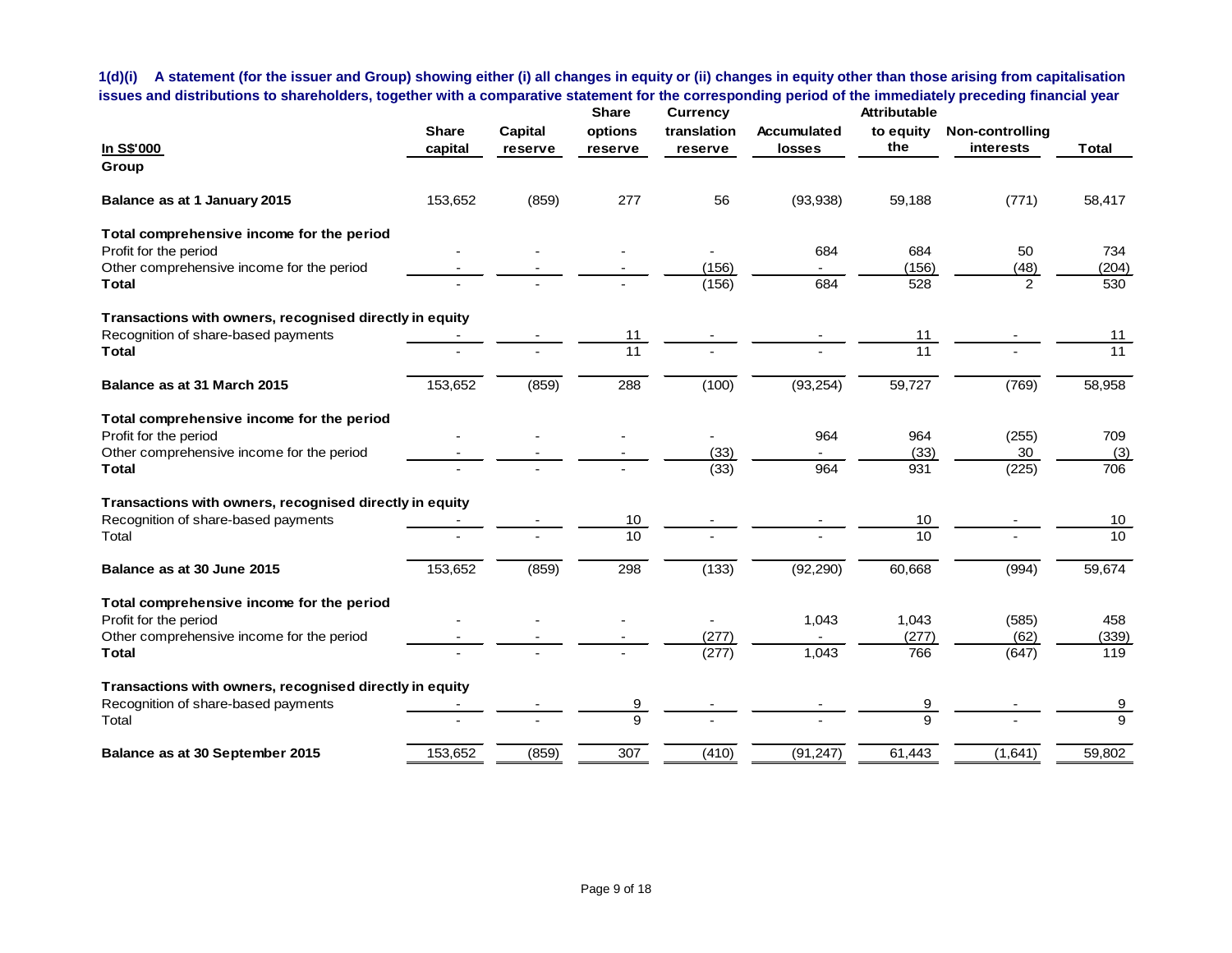| In S\$'000                                                                                                | <b>Share</b><br>capital | <b>Capital</b><br>reserve | <b>Share</b><br>options<br>reserve | <b>Currency</b><br>translation<br>reserve | <b>Accumulated</b><br>losses | <b>Attributable</b><br>to equity<br>holders | Non-controlling<br>interests | <b>Total</b> |
|-----------------------------------------------------------------------------------------------------------|-------------------------|---------------------------|------------------------------------|-------------------------------------------|------------------------------|---------------------------------------------|------------------------------|--------------|
| Group                                                                                                     |                         |                           |                                    |                                           |                              |                                             |                              |              |
| Balance as at 1 January 2014                                                                              | 135,873                 | (859)                     | 1,538                              | 100                                       | (84, 589)                    | 52,063                                      | 485                          | 52,548       |
| Total comprehensive income for the period                                                                 |                         |                           |                                    |                                           |                              |                                             |                              |              |
| Profit for the period                                                                                     |                         |                           |                                    |                                           | 81                           | 81                                          | (249)                        | (168)        |
| Other comprehensive income for the period                                                                 |                         |                           |                                    | 76                                        |                              | 76                                          |                              | 76           |
| Total                                                                                                     |                         |                           |                                    | 76                                        | 81                           | 157                                         | (249)                        | (92)         |
| Transactions with owners, recognised directly in equity<br>Reversal of expenses related to equity settled |                         |                           |                                    |                                           |                              |                                             |                              |              |
| share-based payment                                                                                       |                         |                           | (10)                               |                                           | 10                           |                                             |                              |              |
| Issue of shares upon conversion of warrants                                                               | 142                     |                           |                                    |                                           |                              | 142                                         |                              | 142          |
| Issue of shares for settlement of                                                                         |                         |                           |                                    |                                           |                              |                                             |                              |              |
| professional fees                                                                                         | 100                     |                           |                                    |                                           |                              | 100                                         |                              | 100          |
| Recognition of share-based payments                                                                       |                         |                           | 13                                 |                                           |                              | 13                                          |                              | 13           |
| <b>Total</b>                                                                                              | 242                     |                           | 3                                  |                                           | 10                           | 255                                         |                              | 255          |
| Balance as at 31 March 2014                                                                               | 136,115                 | (859)                     | 1,541                              | 176                                       | (84, 498)                    | 52,475                                      | 236                          | 52,711       |
| Total comprehensive loss for the period                                                                   |                         |                           |                                    |                                           |                              |                                             |                              |              |
| Loss for the period                                                                                       |                         |                           |                                    |                                           | (110)                        | (110)                                       | (169)                        | (279)        |
| Other comprehensive income for the period                                                                 |                         |                           |                                    | 25                                        |                              | <u>25</u>                                   | 8                            | 33           |
| Total                                                                                                     |                         |                           |                                    | 25                                        | (110)                        | (85)                                        | (161)                        | (246)        |
| Transactions with owners, recognised directly in equity                                                   |                         |                           |                                    |                                           |                              |                                             |                              |              |
| Dividends                                                                                                 |                         |                           |                                    |                                           | (982)                        | (982)                                       |                              | (982)        |
| Reversal of expenses related to equity settled                                                            |                         |                           |                                    |                                           |                              |                                             |                              |              |
| share-based payment                                                                                       |                         |                           | (1, 298)                           |                                           | 1,298                        |                                             |                              |              |
| Issue of shares upon conversion of warrants                                                               | 4,057                   |                           |                                    |                                           | ÷,                           | 4,057                                       |                              | 4,057        |
| Recognition of share-based payments                                                                       |                         |                           | 12                                 |                                           |                              | 12                                          |                              | 12           |
| <b>Total</b>                                                                                              | 4,057                   |                           | (1, 286)                           |                                           | 316                          | 3,087                                       |                              | 3,087        |
| Balance as at 30 June 2014                                                                                | 140,172                 | (859)                     | 255                                | 201                                       | (84, 292)                    | 55,477                                      | 75                           | 55,552       |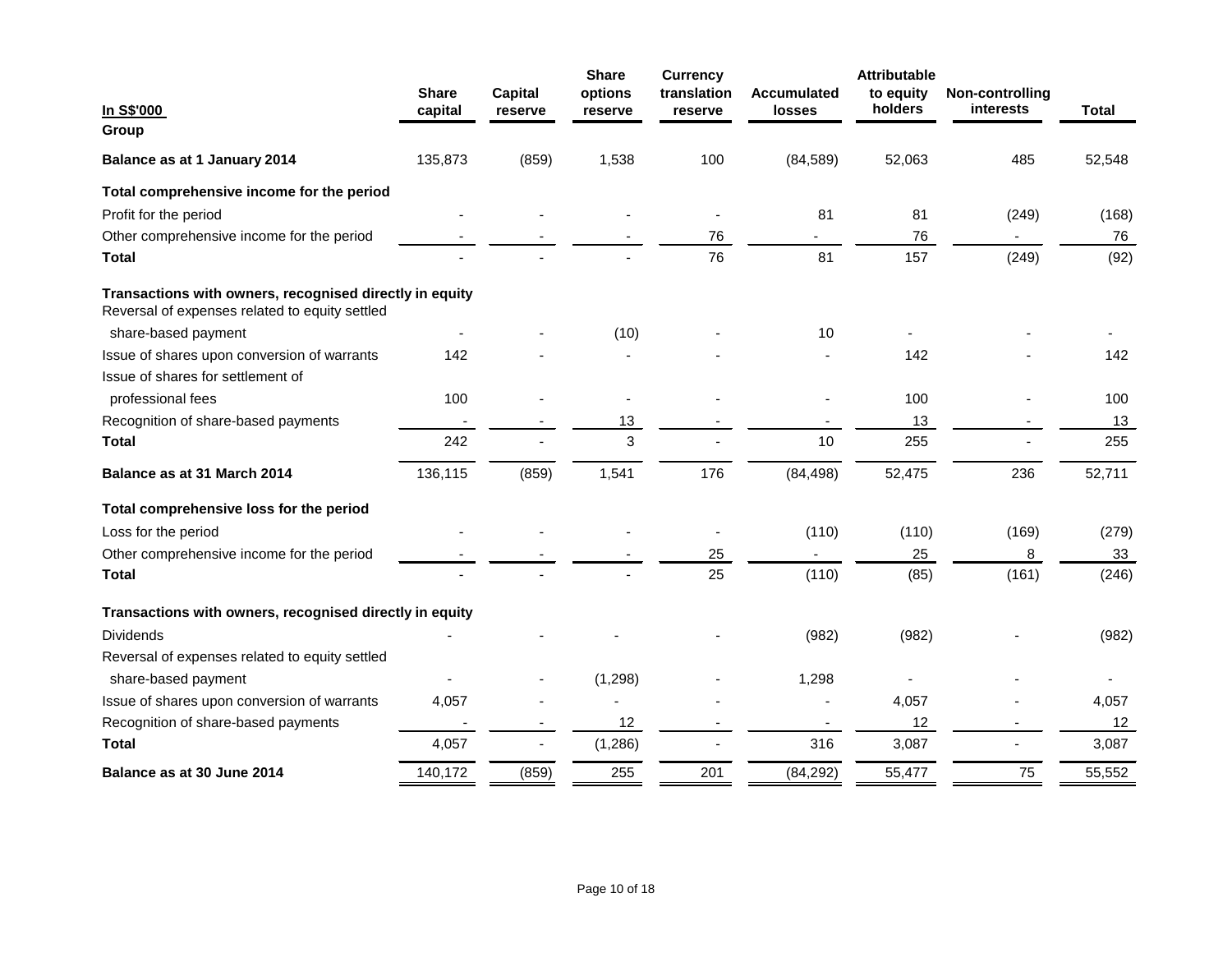|                                                         |                          |                    | <b>Share</b>             | <b>Currency</b>        |                                     | <b>Attributable</b>  |                                     |          |
|---------------------------------------------------------|--------------------------|--------------------|--------------------------|------------------------|-------------------------------------|----------------------|-------------------------------------|----------|
| In S\$'000                                              | <b>Share</b><br>capital  | Capital<br>reserve | options<br>reserve       | translation<br>reserve | <b>Accumulated</b><br><b>losses</b> | to equity<br>holders | Non-controlling<br><i>interests</i> | Total    |
| Group                                                   |                          |                    |                          |                        |                                     |                      |                                     |          |
| Balance as at 1 July 2014                               | 140,172                  | (859)              | 255                      | 201                    | (84, 292)                           | 55,477               | 75                                  | 55,552   |
| Total comprehensive income for the period               |                          |                    |                          |                        |                                     |                      |                                     |          |
| Loss for the period                                     |                          |                    |                          |                        | (3, 109)                            | (3, 109)             | (285)                               | (3, 394) |
| Other comprehensive income for the period               |                          |                    |                          | (17)                   |                                     | (17)                 | (10)                                | (27)     |
| Total                                                   | $\overline{\phantom{0}}$ |                    | $\overline{\phantom{a}}$ | (17)                   | (3, 109)                            | (3, 126)             | (295)                               | (3, 421) |
| Transactions with owners, recognised directly in equity |                          |                    |                          |                        |                                     |                      |                                     |          |
| Issue of shares upon conversion of warrants             | 13,484                   |                    |                          |                        | $\qquad \qquad \blacksquare$        | 13,484               |                                     | 13,484   |
| Recognition of share-based payments                     |                          |                    | 11                       |                        |                                     | 11                   |                                     | 11       |
| Total                                                   | 13,484                   |                    | 11                       |                        | ۰                                   | 13,495               |                                     | 13,495   |
| Balance as at 30 September 2014                         | 153,656                  | (859)              | 266                      | 184                    | (87, 401)                           | 65,846               | (220)                               | 65,626   |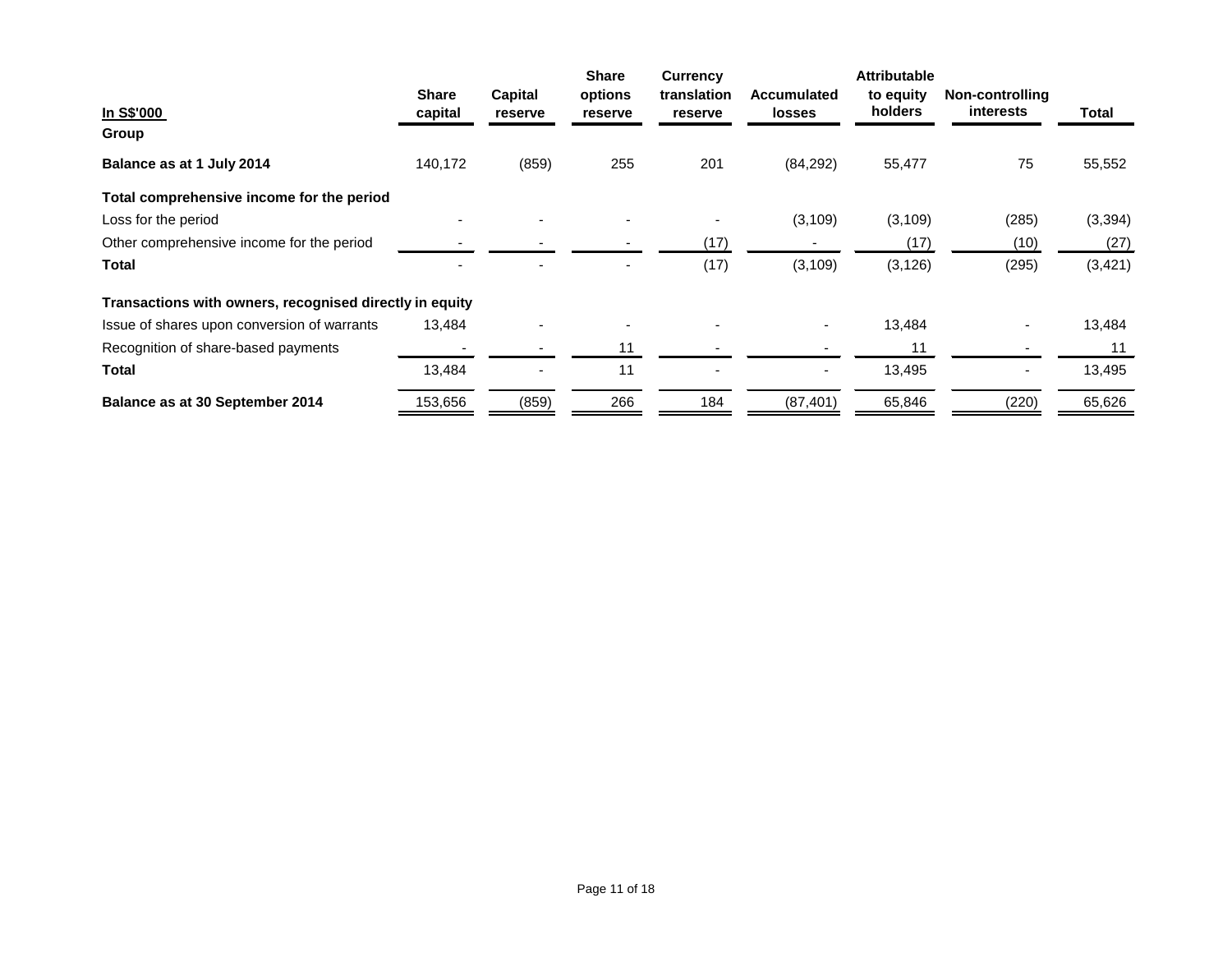| <b>In S\$'000</b>                                                                                              | <b>Share</b><br>capital | Capital<br>reserve | <b>Share</b><br>options<br>reserve | <b>Accumulated</b><br>losses | Total               |
|----------------------------------------------------------------------------------------------------------------|-------------------------|--------------------|------------------------------------|------------------------------|---------------------|
| Company                                                                                                        |                         |                    |                                    |                              |                     |
| Balance as at 1 January 2015                                                                                   | 153,652                 | 22                 | 277                                | (96, 227)                    | 57,724              |
| Profit for the period, representing total comprehensive<br>profit for the period                               |                         |                    |                                    | 118                          | 118                 |
| Transactions with owners, recognised directly in equity<br>Recognition of share-based payments<br><b>Total</b> |                         |                    | 11<br>11                           |                              | 11<br>11            |
| Balance as at 31 March 2015                                                                                    | 153,652                 | $\overline{22}$    | 288                                | (96, 109)                    | 57,853              |
| Loss for the period, representing total comprehensive<br>loss for the period                                   |                         |                    |                                    | (194)                        | (194)               |
| Transactions with owners, recognised directly in equity<br>Recognition of share-based payments<br><b>Total</b> |                         |                    | 10<br>$\overline{10}$              |                              | 10<br>10            |
| Balance as at 30 June 2015                                                                                     | 153,652                 | $\overline{22}$    | 298                                | (96, 303)                    | 57,669              |
| Profit for the period, representing total comprehensive<br>profit for the period                               |                         |                    |                                    | 172                          | 172                 |
| Transactions with owners, recognised directly in equity<br>Recognition of share-based payments<br>Total        |                         |                    | $\frac{9}{9}$                      |                              | 9<br>$\overline{9}$ |
| Balance as at 30 September 2015                                                                                | 153,652                 | 22                 | 307                                | (96, 131)                    | 57,850              |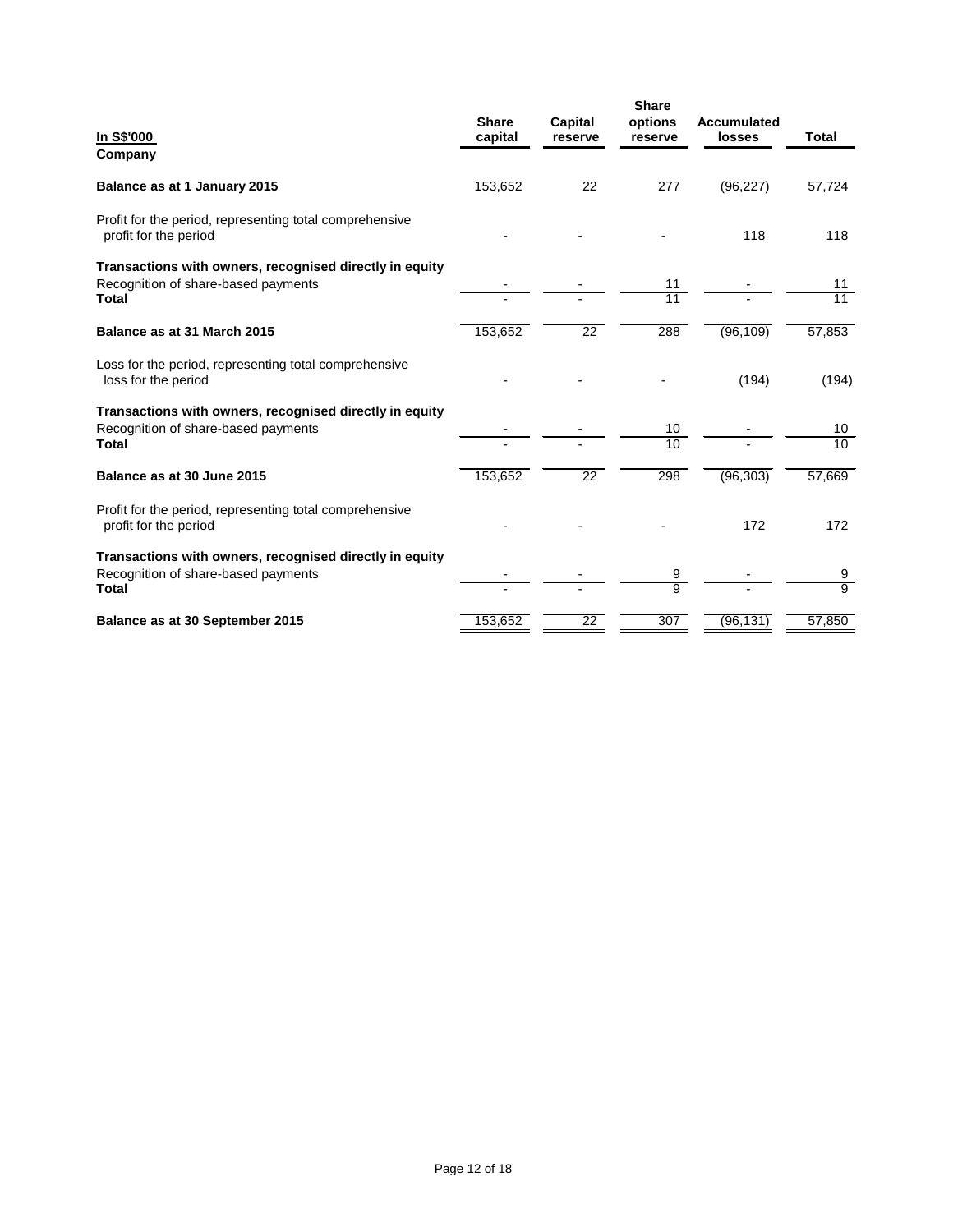| In S\$'000<br>Company                                                                                                                                                                                                                                                                  | <b>Share</b><br>capital | Capital<br>reserve | <b>Share</b><br>options<br>reserve | <b>Accumulated</b><br><b>losses</b> | <b>Total</b>                               |
|----------------------------------------------------------------------------------------------------------------------------------------------------------------------------------------------------------------------------------------------------------------------------------------|-------------------------|--------------------|------------------------------------|-------------------------------------|--------------------------------------------|
| Balance as at 1 January 2014                                                                                                                                                                                                                                                           | 135,873                 | 22                 | 1,538                              | (95, 194)                           | 42,239                                     |
| Loss for the period, representing total comprehensive<br>loss for the period                                                                                                                                                                                                           |                         |                    |                                    | (276)                               | (276)                                      |
| Transactions with owners, recognised directly in equity<br>Reversal of expenses related to equity settled<br>share-based payment<br>Issue of shares upon conversion of warrants<br>Issue of shares for settlement of professional fees<br>Recognition of share-based payments<br>Total | 142<br>100<br>242       |                    | (10)<br>13<br>$\overline{3}$       | 10<br>10                            | 142<br>100<br>13<br>255                    |
| Balance as at 31 March 2014                                                                                                                                                                                                                                                            | 136,115                 | 22                 | 1,541                              | (95, 460)                           | 42,218                                     |
| Loss for the period, representing total comprehensive<br>loss for the period                                                                                                                                                                                                           |                         |                    |                                    | (162)                               | (162)                                      |
| Transactions with owners, recognised directly in equity<br><b>Dividends</b><br>Reversal of expenses related to equity settled<br>share-based payment<br>Issue of shares upon conversion of warrants<br>Recognition of share-based payments<br><b>Total</b>                             | 4,057<br>4,057          |                    | (1, 298)<br>12<br>(1, 286)         | (982)<br>1,298<br>316               | (982)<br>4,057<br>12 <sup>2</sup><br>3,087 |
| Balance as at 30 June 2014                                                                                                                                                                                                                                                             | 140,172                 | 22                 | 255                                | (95, 306)                           | 45,143                                     |
| Profit for the period, representing total comprehensive<br>profit for the period                                                                                                                                                                                                       |                         |                    |                                    | 85                                  | 85                                         |
| Transactions with owners, recognised directly in equity<br>Issue of shares upon conversion of warrants<br>Recognition of share-based payments<br><b>Total</b>                                                                                                                          | 13,484<br>13,484        |                    | 11<br>11                           |                                     | 13,484<br>11<br>13,495                     |
| Balance as at 30 September 2014                                                                                                                                                                                                                                                        | 153,656                 | 22                 | 266                                | (95, 221)                           | 58,723                                     |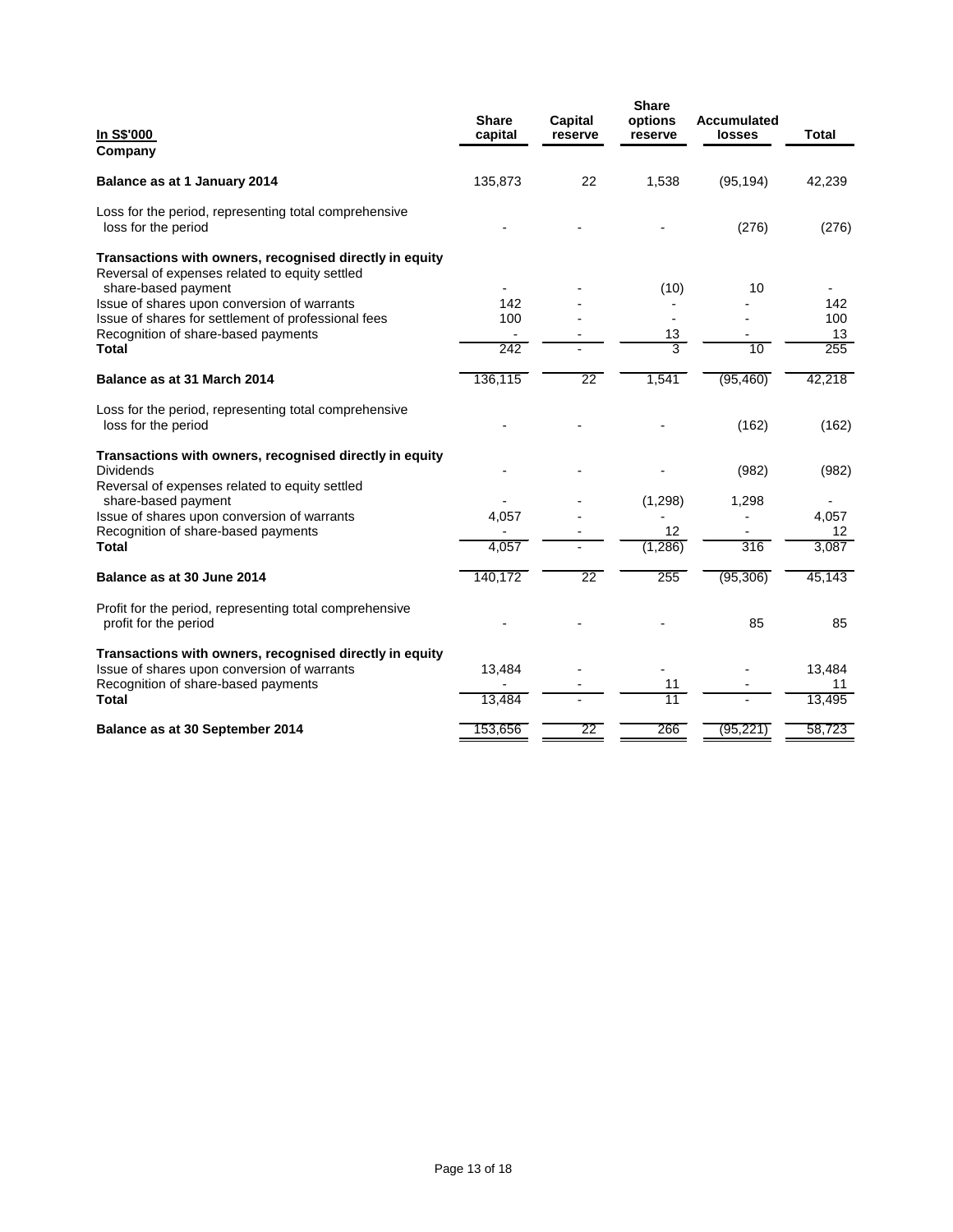**1(d)(ii) Details of any changes in the Company's share capital arising from rights issue, bonus issue, share buybacks, exercise of share options or warrants, conversion of other issues of equity securities, issue of shares for cash or as consideration for acquisition or for any other purpose since the end of the previous period reported on. State also the number of shares that may be issued on conversion of all the outstanding convertibles as at the end of the current financial period reported on and as at the end of the corresponding period of the immediately preceding financial year**

#### **Issued share capital**

There were no movements in the Company's issued share capital for the quarter ended 30 September 2015.

In 3Q-14, the Company issued an additional 2,697,434,822 new ordinary shares at \$0.005 per share through conversion of 2,697,434,822 warrants.

As at 30 September 2015, the Company's issued and paid-up capital was \$153,652,141 (3Q-14: \$153,655,585) divided into 12,528,241,084 (3Q-14: 12,528,241,084) shares.

## **Warrants**

The Company's warrants expired on 25 September 2014. Upon expiration of the warrants, the 224,525,693 outstanding warrants which were not exercised had lapsed.

#### **Share options**

The Company has a share option scheme known as mDR Limited Share Option Scheme 2003 which was approved by members of the Company at the Extraordinary General Meeting held on 13 January 2003. The Scheme expired on 12 January 2013. Upon expiration of the Scheme, no further share option can be granted but the provisions of the Scheme will remain in full force and effect in respect of any share options granted prior to the expiration but not exercised at the time of expiration.

At 30 September 2015, there were 45,155,000 (30 September 2014: 45,155,000) outstanding share options which would entitle the holders to subscribe for a total of 45,155,000 (30 September 2014 : 45,155,000) ordinary shares. If exercised, these share options represent approximately 0.36% of the share capital consisting of 12,528,241,084 issued shares at 30 September 2015.

## **1(d)(iii) To show the total number of issued shares excluding treasury shares as at the end of the current financial period and as at the end of the immediately preceding year.**

|                    | Number of ordinary shares |                |  |  |
|--------------------|---------------------------|----------------|--|--|
|                    | 30-Sep-14                 | 31-Dec-14      |  |  |
| Issued and paid up | 12,528,241,084            | 12,528,241,084 |  |  |

**1(d)(iv) A statement showing all sales, transfers, disposal, cancellation and/or use of treasury shares as at the end of the current financial period reported on.**

Not applicable

## **2. Whether the figures have been audited, or reviewed and in accordance with which standard**

The figures have not been audited or reviewed by the auditors of the Company.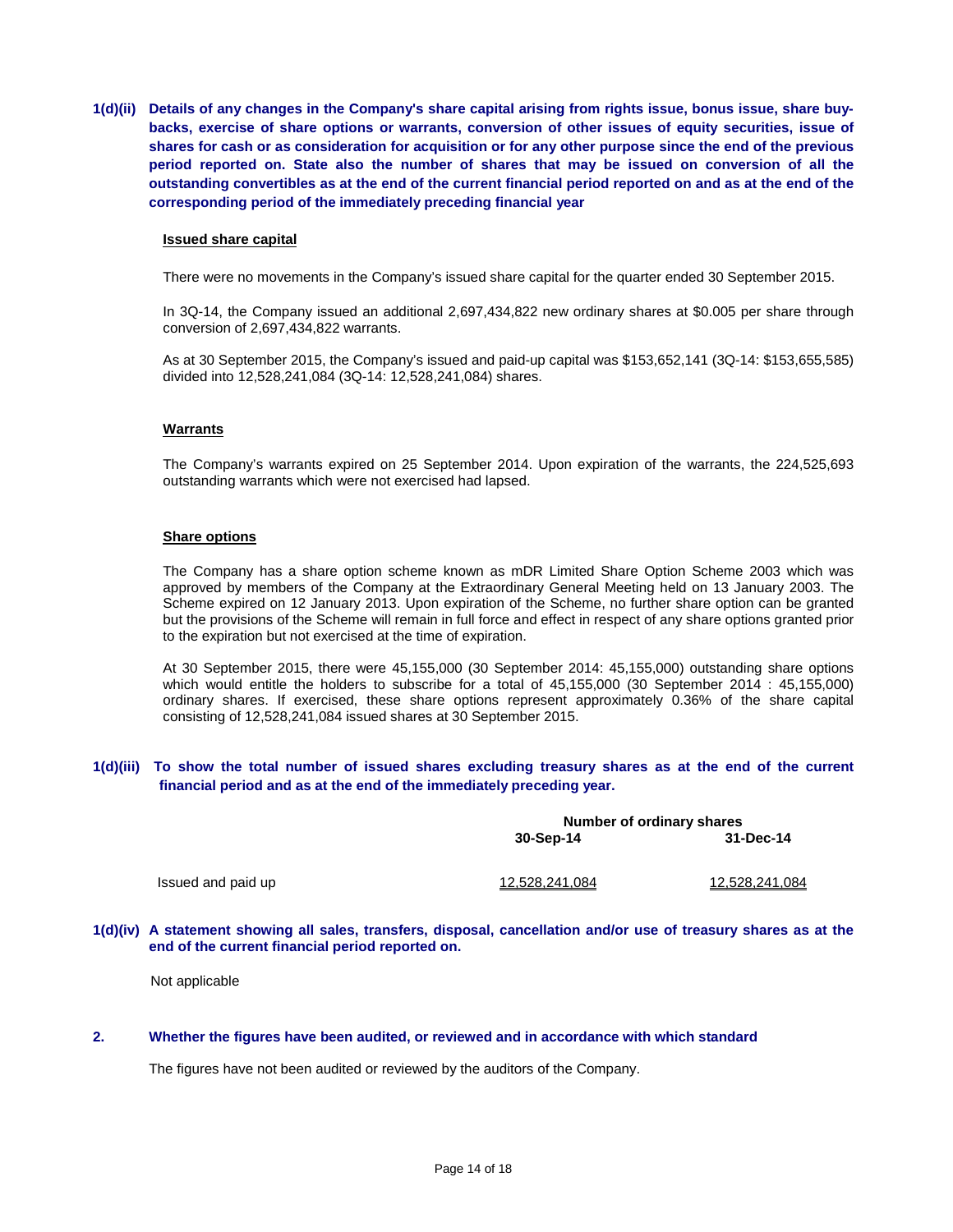## **3. Where the figures have been audited or reviewed, the auditors' report (including any qualifications or emphasis of matter)**

Not applicable

# **4. Whether the same accounting policies and methods of computation as in the issuer's most recently audited annual financial statements have been applied**

The Group has applied the same accounting policies and methods of computation in the financial statements for the current financial period as compared with those used in the audited financial statements for the financial year ended 31 December 2014.

# **5. If there are any changes in the accounting policies and methods of computation, including any required by an accounting standard, what has changed, as well as the reasons for, and the effect of, the change**

The Group has adopted all the new and revised Singapore Financial Reporting Standards ("FRS") for accounting periods beginning 1 January 2015, where applicable.

The adoption of new / revised FRS and INT FRS does not result in changes to the Group's and the Company's accounting policies and has no material effect on the amounts reported for the current or prior period.

# **6. Earnings per ordinary share of the Group for the current period reported on and the corresponding period of the immediately preceding financial year, after deducting any provision for preference dividends**

| Earnings per ordinary share<br>(based on consolidated net (loss)<br>profit attributable to equity holders<br>of the Company) | $3Q-15$<br>cents | $3Q-14$<br>cents | <b>YTD-15</b><br>cents | <b>YTD-14</b><br>cents |
|------------------------------------------------------------------------------------------------------------------------------|------------------|------------------|------------------------|------------------------|
| - Basic                                                                                                                      | 0.008            | (0.030)          | 0.021                  | (0.030)                |
| - Fully diluted                                                                                                              | 0.008            | (0.030)          | 0.021                  | (0.030)                |

Basic earnings per ordinary share is computed based on the weighted average number of shares in issue during the period of 12,528,241,084 (3Q-14: 10,412,484,222).

Fully diluted earnings per ordinary share is computed based on the weighted average number of shares during the period adjusted for the effect of all potential dilutive ordinary shares of 12,529,381,993.

In 3Q-14 and YTD-14, the share options were antidilutive and hence disregarded in the calculation of diluted losses per share.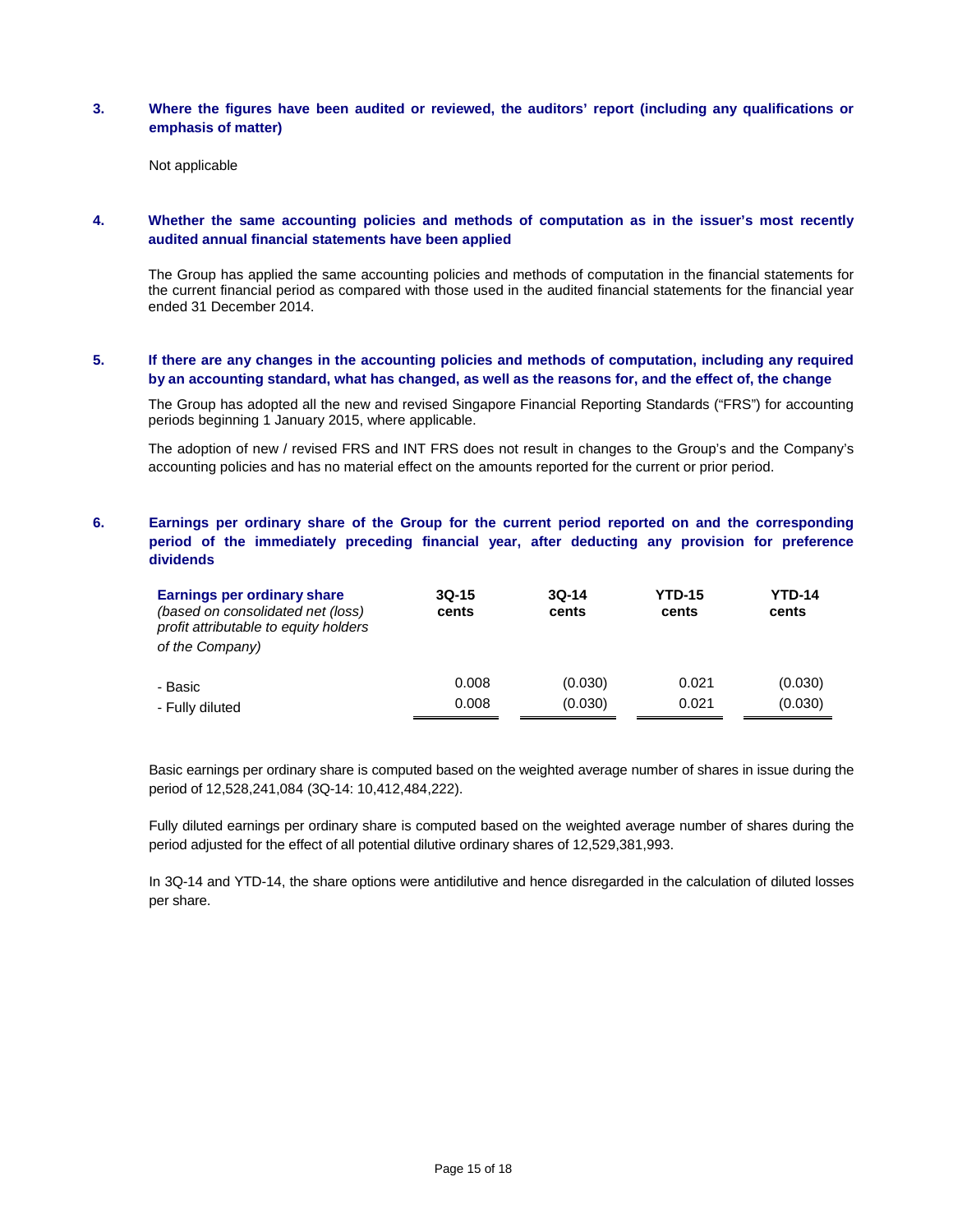# **7. Net asset value (for the issuer and Group) per ordinary share based on issued share capital of the issuer at the end of the (a) current period reported on and (b) immediately preceding financial year**

|                                      |                           | Group                     |                           | Company                   |
|--------------------------------------|---------------------------|---------------------------|---------------------------|---------------------------|
|                                      | 30-Sep-15<br><b>Cents</b> | 31-Dec-14<br><b>Cents</b> | 30-Sep-15<br><b>Cents</b> | 31-Dec-14<br><b>Cents</b> |
| Net Asset Value ("NAV") per<br>share | 0.49                      | 0.47                      | 0.46                      | 0.46                      |

The NAV per share as at 30 September 2015 is calculated based on 12,528,241,084 (31 December 2014: 12,528,241,084) ordinary shares.

**8. A review of the performance of the Group, to the extent necessary for a reasonable understanding of the Group's business. The review must discuss any significant factors that affected the turnover, costs, and earnings of the Group for the current financial period reported on, including (where applicable) seasonal or cyclical factors. It must also discuss any material factors that affected the cash flow, working capital, assets or liabilities of the Group during the current financial period reported on**

### **Revenue and (loss) profit after income tax**

The Group's 3Q-15 revenue increased by 8% from \$73.6 million in 3Q-14 to \$79.7 million, with a year to-date 3% increase year-on-year from \$225.5 million to \$233.1 million. The increase in revenue was due mainly to the improvement in its DMS and AMS businesses. Revenue from the DPAS business however decreased by 18% from \$2.0 million in 3Q-14 to \$1.7 million in 3Q-15 owing to the economic slowdown in Malaysia.

The Group's and DMS gross profit margin decreased to 9% and 7% respectively due principally to the consolidation of the lower-margin prepaid cards business in Myanmar. AMS business also contributed lower margin in the quarter in view of higher cost of repairs but improved from 27% to 29% year on year due to a change in the revenue mix. Group's DPAS margin has been impacted by the increased cost of its imported materials arising from the weakening of the ringgit.

## **9. Where a forecast, or a prospect statement, has been previously disclosed to shareholders, any variance between it and the actual results**

Not applicable

# **10. A commentary at the date of the announcement of the competitive conditions of the industry in which the Group operates and any known factors or events that may affect the Group in the next reporting period and the next 12 months**

The Singapore retail environment continues to be challenging with high rental and manpower costs, which impact our DMS operations. However efforts are being made to control costs and inventory.

For our DPAS operations in Malaysia, the weak ringgit and economy are key challenges but the business remains profitable. Our Ooredoo prepaid cards business is on track, as we continue to strengthen our partnership with Ooredoo as one of its key distributors in Myanmar.

In light of the above, the Group is cautiously optimistic of its performance for the remainder of the year.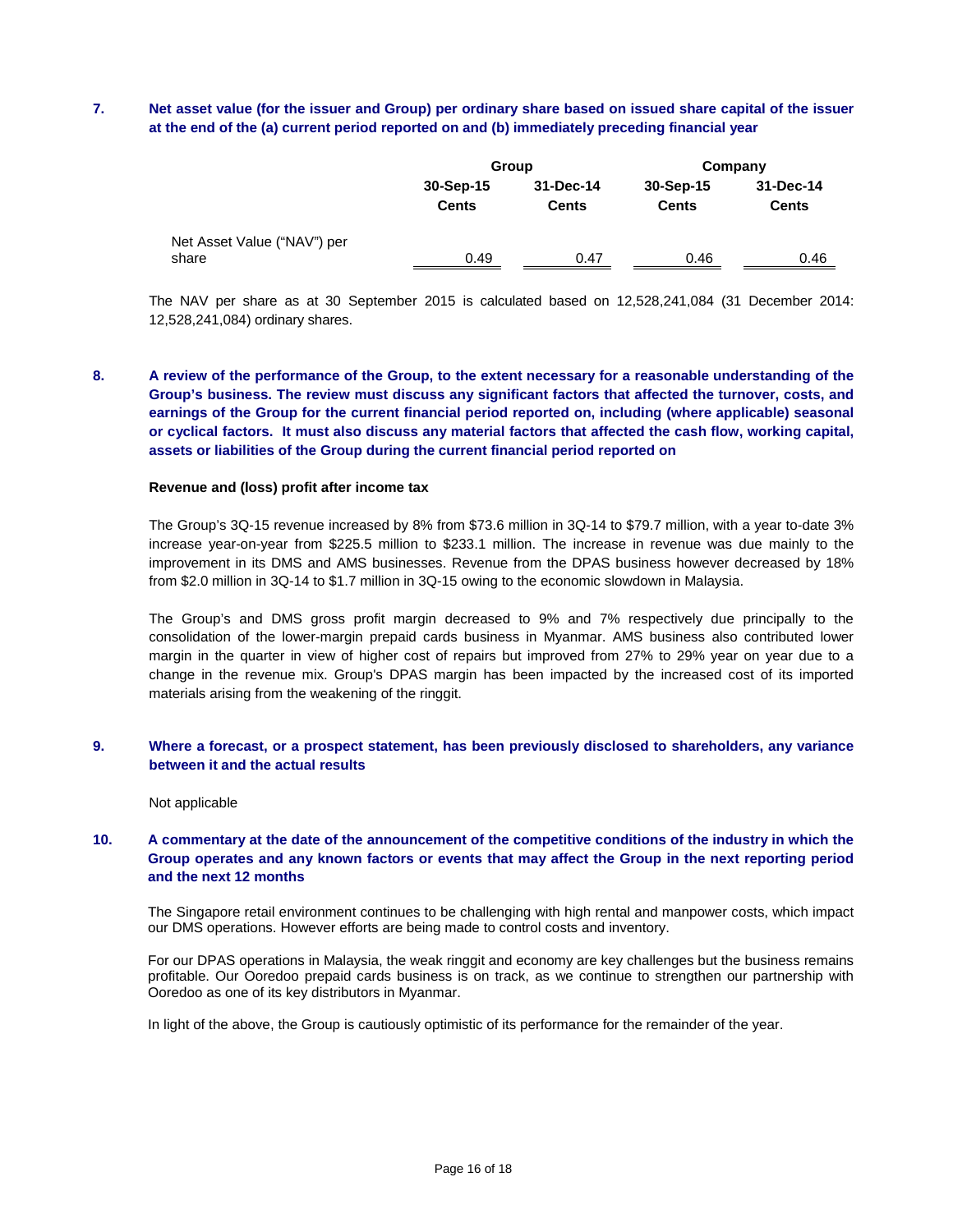#### **11. Dividend**

# *(a) Current Financial Period Reported On*

Any dividend declared for the current financial period reported on?

None

#### *(b) Corresponding Period of the Immediately Preceding Financial Year*

Any dividend declared for the corresponding period of the immediately preceding financial year?

None

#### *(c) Date payable*

Not applicable

#### *(d) Books closure date*

Not applicable

## **12. If no dividend has been declared/recommended, a statement to that effect**

No dividend has been declared or recommend for the period.

# **13. Interested Person Transactions**

| Name of interested person                         | Aggregate value of all<br>interested person transactions<br>during the financial year under<br>review (excluding transactions<br>less than \$100,000 and<br>transactions conducted under<br>shareholders' mandate<br>pursuant to Rule 920 of the<br><b>SGX Listing Manual)</b> | Aggregate value of all<br>interested person transactions<br>conducted under shareholders'<br>mandate pursuant to Rule 920<br>of the SGX Listing Manual<br>(excluding transactions less<br>than \$100,000) |
|---------------------------------------------------|--------------------------------------------------------------------------------------------------------------------------------------------------------------------------------------------------------------------------------------------------------------------------------|-----------------------------------------------------------------------------------------------------------------------------------------------------------------------------------------------------------|
| Pacific Organisation Pte Ltd<br>- Rental expenses | \$'000<br>337                                                                                                                                                                                                                                                                  | \$'000                                                                                                                                                                                                    |
| Total                                             | 337                                                                                                                                                                                                                                                                            |                                                                                                                                                                                                           |

Mr Ong Ghim Choon (Director and Chief Executive Officer of the Company) and his associate own a majority of the shares in Pacific Organisation Pte Ltd.

## **14. Use of proceeds**

In 3Q-15, the Company did not utilize any proceeds from the conversion of warrants pursuant to the renounceable non-underwritten rights cum warrants issue undertaken by the Company in 2011.

As at 30 September 2015, the balance of proceeds was \$13,912,000.

## **BY ORDER OF THE BOARD**

**Ong Ghim Choon Chief Executive Officer 12 November 2015**